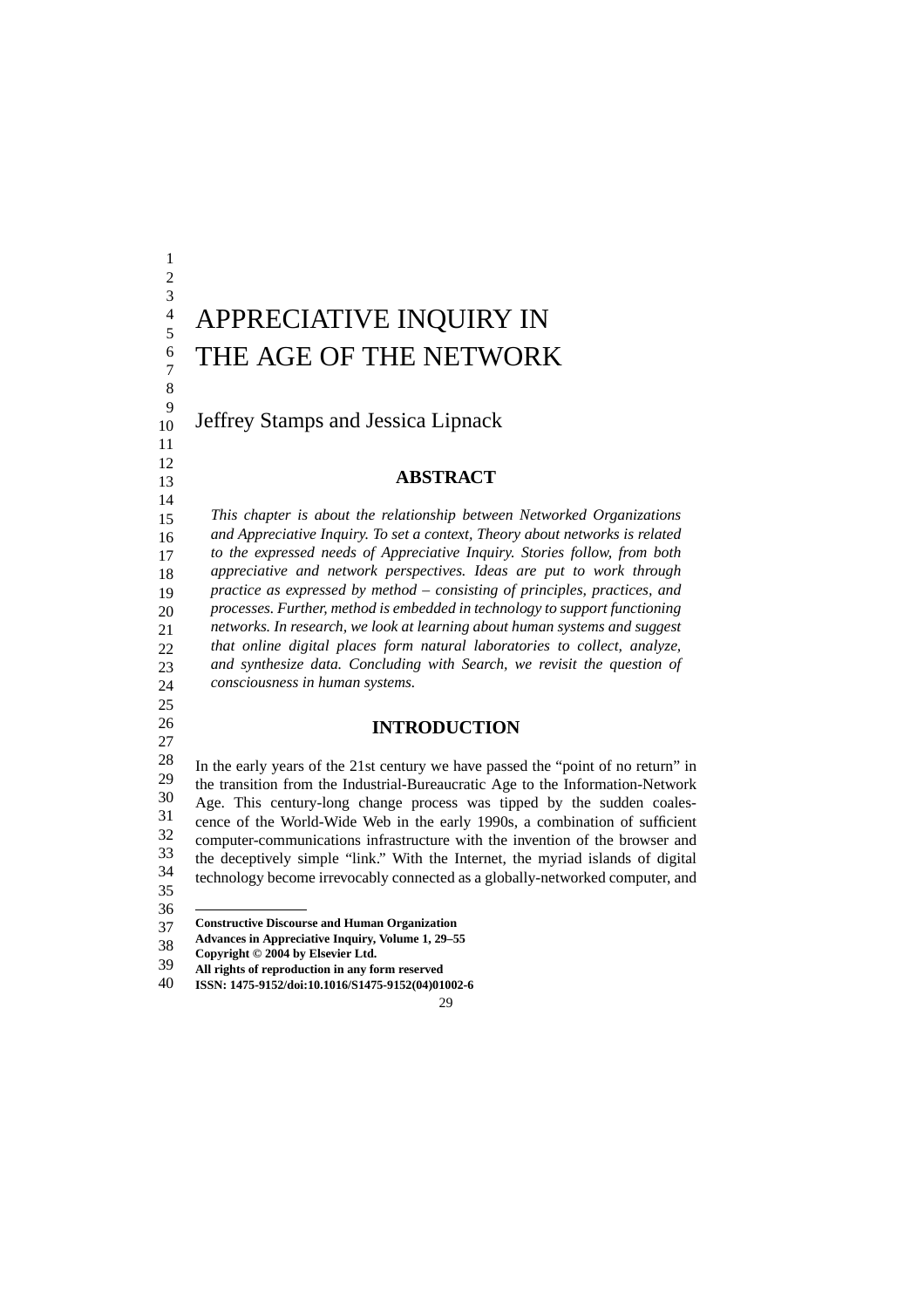1 2 with the Web, people connect with people and information anytime-anywhere in a seamless if chaotic global community.

3 4 5 6 7 8 9 10 Decades before the net snapped into place, networks were recognized as the emergent signature form of organization in the Information Age, just as bureaucracy was for the Industrial era, hierarchy was for the Agricultural, and small groups were for the original Nomadic era (Hine, 1976; Stamps & Lipnack, 1982, 1994). As the Information Age has matured, networks have appeared at all levels of organization, from small group virtual teams (Stamps & Lipnack, 1997, 2000), to enterprise-spanning teamnets (Stamps & Lipnack, 1993), to inter-enterprise and cross-country distributed global organizations.

11 12 13 14 15 16 17 18 19 20 21 22 23 24 Appreciative Inquiry arose in the late 1980s in reaction to the problem-oriented logical-positivist science that provided the intellectual foundation for the Industrial Era. [Cooperrider and Srivastva \(1987\)](#page-26-0) generated the idea as an extension of the trend to action-research initiated by Kurt Lewin in mid-century, embracing the "sociorationalist" approach to science propounded by [Gergen \(1982\).](#page-26-0) The sociorationalist views human reality as a constructed social reality immersed in a symbolic universe. Our ways of living and working together are not immutable givens, but rather inventions we create together drawing on shared images and languages. Human social science lives everyday with the effects of Heisenbergian indeterminacy as our "instruments" of investigation and assessment directly influence and help shape the very systems being studied. Thus, in the human domain, theory *becomes* practice. Appreciative Inquiry asserts that the moral choice is to discover and follow positive processes and projected images for the created human future.

25 26 27 28 29 30 31 32 As awareness has grown that *how* we conduct our search for human knowledge invariably becomes part of the created human reality, it is imperative to examine our method of study and the changes it induces in practice with an eye to *what* direction the social construction can and, most heretically for a science, *should* take. At the same time, as the consequences of our actions synergistically add up to new whole ways of being together, we are obliged to feed back our experience into research and theory to improve our understanding and subsequently enable better and more healthy practice.

33 34 35 36 37 38 39 40 Appreciative Inquiry and Networked Organizations are more than just coincidently linked in the epochal transition from one seminal human age to the next. They are mutually entwined in both theory and practice. Cooperrider and Srivastva suggest that action research, in the form of Appreciative Inquiry, supports "the emergence of a more egalitarian 'post-bureaucratic' form of organization," which to us is already evident as the network. Conversely, our experience with networks and virtual teams suggest that the mental models people have and the way they collectively develop and frame their purposes have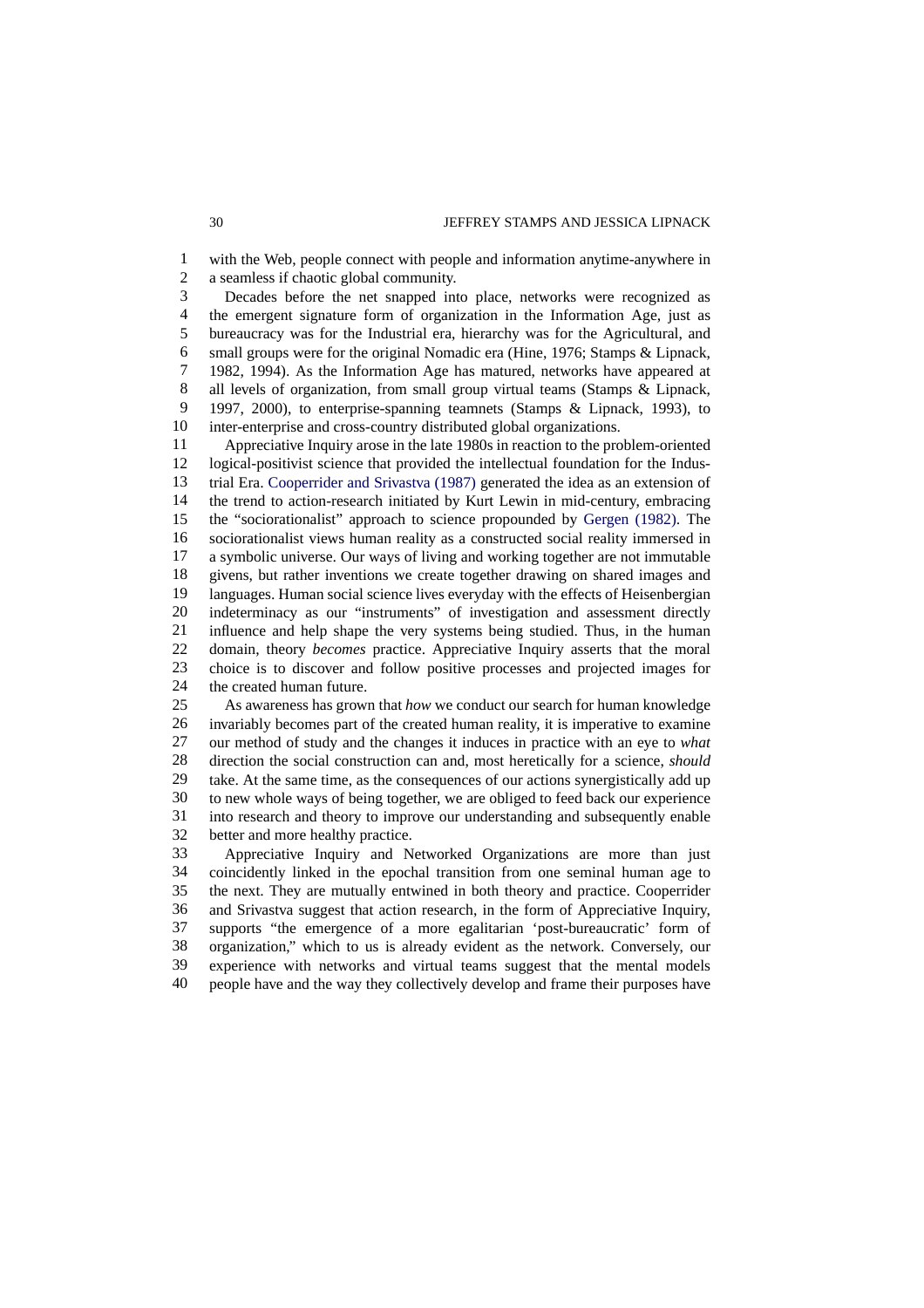- 1 2 everything to do with their ability to generate and sustain distributed organizations that are successful in achieving their goals.
- 3 4

- The ideas we explore in this chapter suggest complementary premises:
- Networks arise as the natural organizational outcomes of an ongoing Appreciative Inquiry process; and
- Appreciative Inquiry, recognized or not, under girds the development of successful distributed human organizations.

9 10 11 12 Stories illustrating these premises are told in a later section, one recounting the appreciative voyage of the Mountain Forum and its birth of a network, another telling of Shell's use of positive questions to flesh out it's aspirations as a Networked Community.

13 14 15 16 17 18 19 20 21 There is practical power in bringing these two conceptual frameworks together. By anticipating the formation of networks, providing appropriate leadership, and supplying environmental nutrients for their development, the remarkable possibilities unleashed by Appreciative Inquiry processes acquire a robust internal organizational infrastructure that sustains the long-term promise of a collectively envisioned future. Where the focus is on people creating purposeful and relationship-rich virtual teams and networks, the action-research methodology of Appreciative Inquiry provides a strong and continuously improving developmental process that scales from very small associations to very large interventions.

22 23 24 25 26 27 28 29 30 31 32 33 34 35 36 37 What projects the impact of the application of these frameworks far beyond academic interest is the awesome magnifying effect of digital technology and the burgeoning electronic communications infrastructure. The roots of Appreciative Inquiry in face-to-face interactions, ranging from the gathering of appreciative stories to the remarkably effective Appreciative Summits that literally brings a representation of the whole system into a room for a multi-day launch process, become supplemented and enormously extended as ways are found to do Appreciative Inquiry virtually, particularly in the post-summit period. Indeed, a comprehensive approach to Appreciative Inquiry would combine face-to-face with virtual methods to create a process that included both synchronous (same time, whether face-to-face or virtual) and asynchronous (different time) interactions. And the ability to create new "places" for human organizations to form, grow, and perform online vastly expands the territory that an appreciative engagement can cover. Indeed, with virtual methods, Appreciative Inquiry becomes available to connect and engage the immensely vaster worlds of non-geographically defined groups of people.

38 39 40 While we will be co-relating networks and Appreciative Inquiry, our expertise lies in network theory and practice, so our emphasis is on exposing networks to the appreciative community. Our underlying hope is that by knowing more about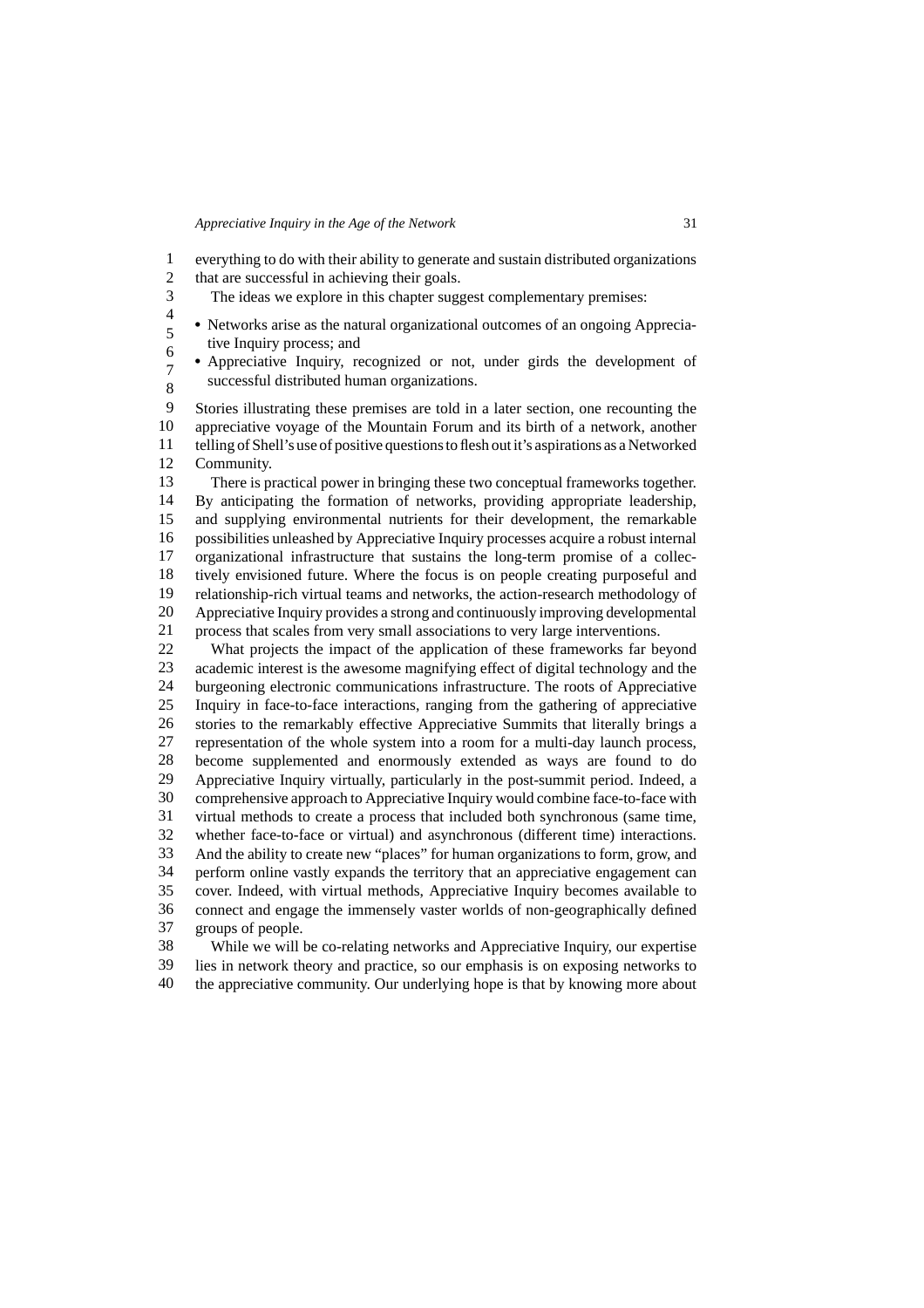1 2 3 networks, practitioners will be more successful in helping people create structures and processes that persist and grow long after the initiating activities, stories, dreams, and designs fade.

#### **THEORY**

7 8 9 10 11 12 13 14 15 One of the primary motivators for the rise of Appreciative Inquiry was the perceived need for theory to inform and guide action research. [Cooperrider and Srivastva](#page-26-0) [\(1987\)](#page-26-0) call for a "generative theory" that serves as "a means for both understanding *and* improving social practice." "Good theory," they contend, "is one of the most powerful means we have for helping social systems evolve, adapt, and creatively alter their patterns over time." We concur with this engaged assessment of the role of theory in the life of growing social systems, and have integrated theory with our network research and practice.

16 17 18 19 20 21 22 23 24 25 As action-researchers, we have engaged as 1st-order participant-practitioners, both in our early experience as part of social-change movements, and later as part of leading-edge business organizations. As 2nd-order action-researchers, we have used the concepts and methods of networking to investigate and understand networks, thus giving rise to theory that could in turn be practiced and tested in the real world. Finally, we started with 3rd-order meta-theory, that there are emergent patterns of organizations that can be understood systemically, to guide our original research. We have continued to refine the meta-theory into a general language of networks that serves in the expression of methods that help people understand and act in networked organizations, large and small.

- 26
- 27 28

#### *Network Theory and Appreciative Inquiry*

29 30 31 32 33 34 35 To emphasize their assertion of the importance and power of theory to aid in helping people co-evolve more effective and healthy human systems and societies, [Cooperrider and Srivastva \(1987\)](#page-26-0) offer five ways theory functions in this role. In each way, network theory not only fulfills its promise in its target domain, but also provides a potential framework for Appreciative Inquiry in its formulation of a theory of "intentional collective action ... to help evolve the normative vision and will of a group, organization, or society as a whole."

36

37 38 39 40 (1) *Establishing a conceptual and contextual frame*. The network model, both in its shorthand (People, Purpose, Links, and Time) and its more elaborated taxonomic form, provides a lens for seeing the essential elements of organization, even types that are very difficult to grasp because of their distributed form.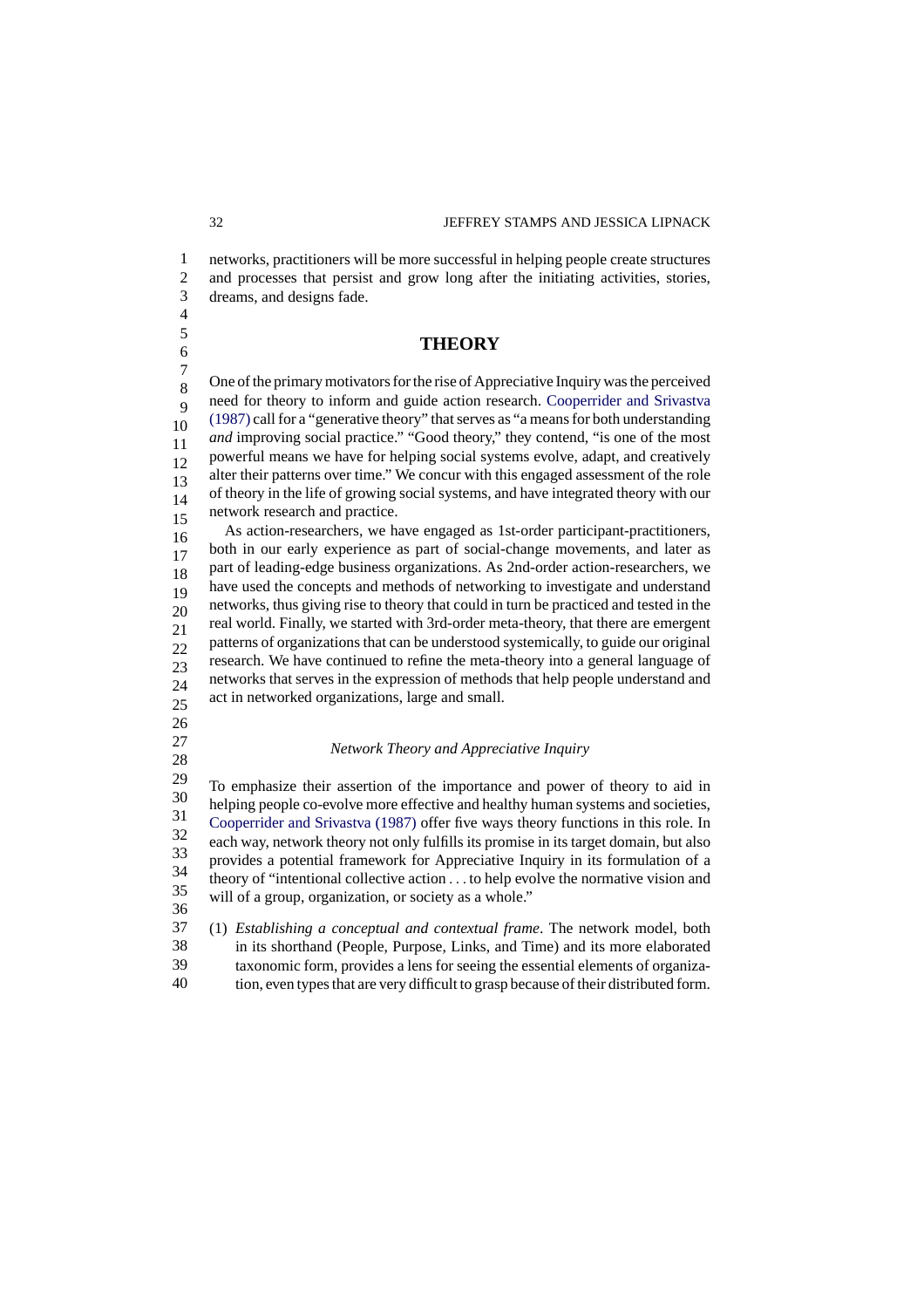- 1 2 3 4 (2) *Providing presumptions of logic*. Structured on a very common input-output systems model, network theory offers not only the (components  $+$  linear process + feedback) logic of systemic construction, but also a checklist of interrelated elements to examine in the context of an already defined whole.
- 5 6 7 8 9 (3) *Transmitting a system of values*. As a whole, the network model by nature embraces a participatory, engaged, values-oriented approach to organization, as well as providing active elements of purpose and relationship that both define and distribute shared values. Moreover, basic values like trust and integrity are essential for the vitality of the network itself.
- 10 11 12 13 14 15 (4) *Creating a group-building language*. Network theory's potency as a shared language for co-construction is illustrated by how well it translates into practice. More personally, in workshops and consulting engagements, we have frequently been told that an important contribution of the model is in providing people a common language for discussing and creating new organizational forms to meet their felt needs.
- 16 17 18 19 20 21 (5) *Extending visions of possibility*. In networks, people seem to understand that the means is an essential part of the envisioned end, that how they organize and undertake the journey greatly impacts the quality and viability of the end result. Since the theory embodies a participatory and relatively open-ended process approach, not infrequently people find new possibilities beyond those initially conceived, with sometimes unexpectedly positive consequences.
- 22 23 24 25 At the end of their seminal article, Cooperrider and Srivastva suggest four principles for guiding Appreciative Inquiry research "into the social potential of organizational life." They contend that such research should be:
- 26 *Appreciative*,
- 27 *Applicable*,
- 28 *Provocative*, and
- 29 *Collaborative*.
- 30

31 32 33 34 35 36 To cohere and exist at all, social systems must necessarily have characteristics of order and life greater than the complementary entopic forces of problems and disintegration. Successful networks must find *appreciative*, positive images of the future in order to create the impetus for formation and the will to sustain and grow. Appreciative Inquiry offers concepts, methods, and experience to help people find the positive core that enables them to form healthy networks.

37 38 39 40 Networks existed in action long before their "discovery" by writers and theoreticians. The theory we have propounded here has been engaged in the real world of *application* since its inception more than two decades ago. It has been tested by thousands of people with whom we have worked directly,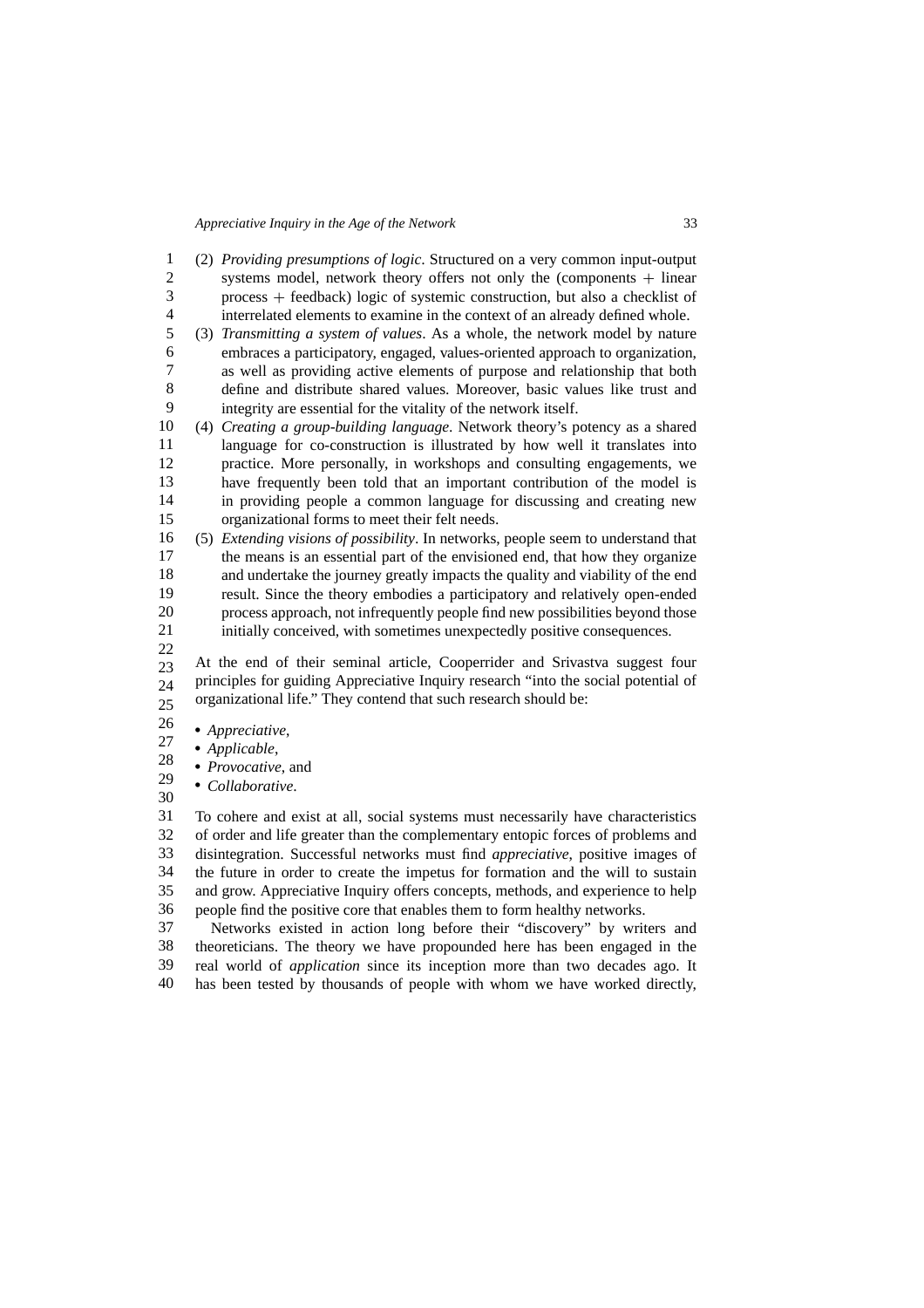1 2 3 4 and applied by many more thousands who have read our books. As a final assertion of applicability, we have recently embedded our network theory-infused methodology into a web-based technology that serves to help people create and operate in distributed networks and virtual teams.

5 6 7 8 9 10 As the emergent organizational form of a new era of human existence, networks are frequently perceived as *provocative* challenges to the traditional way of doing things, which inevitably in the modern world means the status quo hierarchy-bureaucracy so familiar to us all. Networks are by nature provocative now in this turbulent transitional time between eras, but in the long run they will become the new norm.

11 12 13 14 15 16 Finally, human networks are in their essence *collaborative*. Indeed, in this time of expansive communications options and increasing recognition of the reality of relationships, collaborative processes like Appreciative Inquiry that lead to co-created social structures will most likely adopt network forms at whatever scale is applicable to the system undergoing change.

#### *General Systems Theory*

20 To understand networks, we have stood on the shoulders of systems.

21 22 23 24 25 26 27 28 29 30 31 32 The first breach in the dominant scientific worldview of the Industrial Age occurred with the transformation within Physics from the presumption of immutable Newtonian Laws to the complexities of Relativity and Quantum Mechanics. Even as the most precise branch of science was throwing off the shackles of the classical logical-positivist analytic-only view, the dataimpoverished and law-jealous social sciences were building a siloed, bureaucratic, measurement-centric model of theory and practice, most notably in the organizational fields by Fredrick Winslow Taylor. What became interesting in social sciences became what could be quantified, much like the Greek myth that tells of searching for a lost object under a street lamp because "that is where the light is." Unfortunately, most of what's important to human beings and their associations is not measurable in the classic sense – in the human domain, the qualitative nature

33 of reality overwhelms the quantitative.

34 35 36 37 38 39 40 But measurement is not everything. Even as action-research was arising to counter the "objective," un-engaged, data-driven paradigm for organizational research and development, a new approach to the disparate, disconnected sciences arose. In 1949, Ludwig von Bertalanffy proposed an integrative approach to knowledge called General Systems Theory ([Von Bertalanffy, 1968](#page-26-0)). Von Bertalanffy's premise was that common laws could be discerned in the realms of the separate sciences, physical, biological, and social. One example is the logistic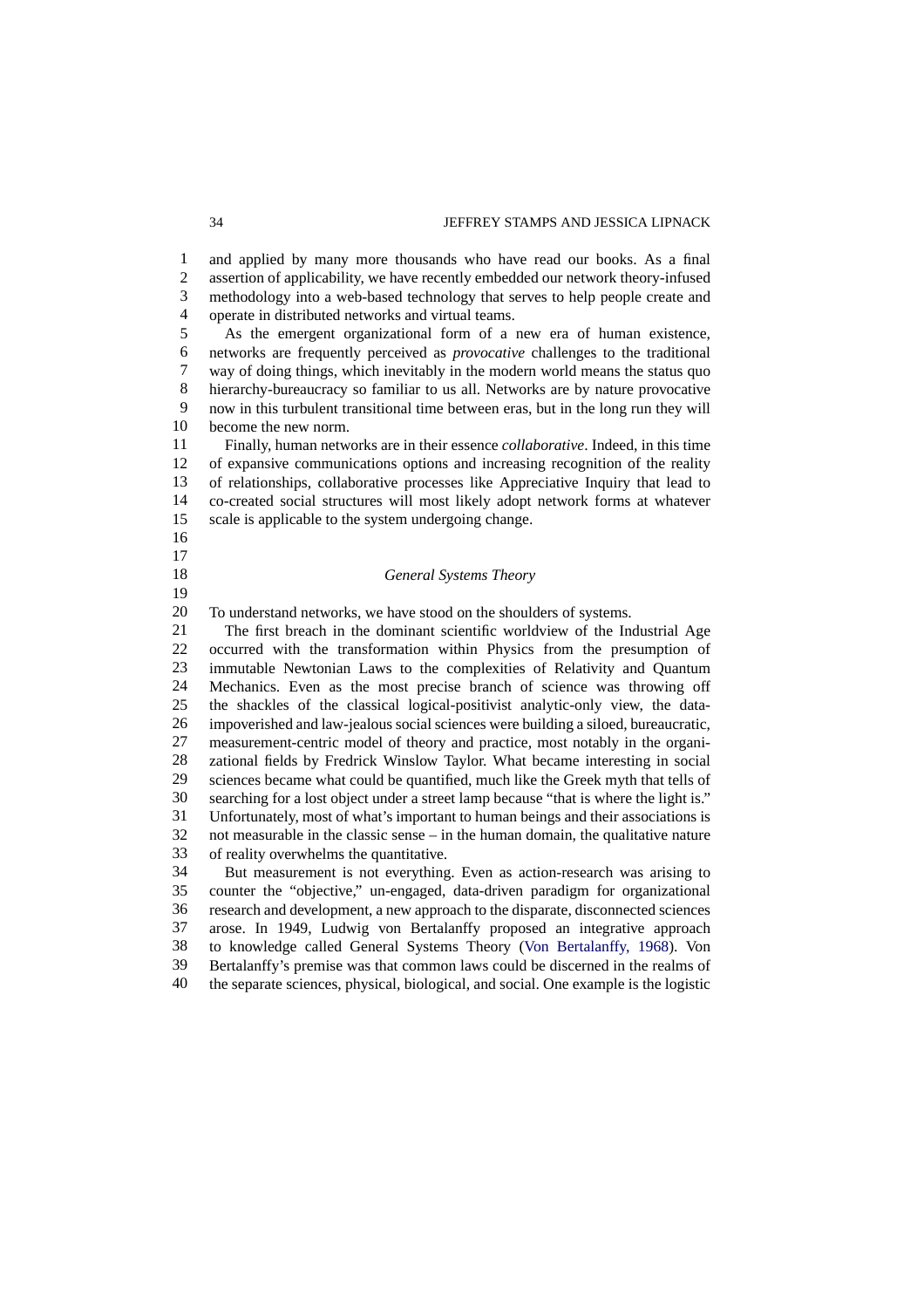1 2 3 4 5 6 7 8 9 growth curve (popularly known as the "S" curve), whose mathematic expression could be seen in phenomenon as different as the formation of galaxies, the growth of bacteria in a petrie dish, and the spread of new ideas in societies. Indeed, this cross-discipline principle underlies the "life cycle," which is both an explanatory vehicle for the development of human organizations, and the basis of processes and practices intended to help such organizations develop in an effective and healthy manner. And, not incidentally, the Appreciative Inquiry 4-D Cycle of Discover-Dream-Design-Destiny is a variant of the general life cycle pattern of change and development.

10 11 12 13 14 15 16 17 18 19 20 21 22 By the mid-1950s, this idea had given birth to a movement, best exemplified in the formation of the Society for General Systems Research by von Bertalanffy (a biologist), Kenneth Boulding (an economist), Anatol Rapoport (a mathematician), and Ralph Gerard (another biologist). Over the next few decades many of the systems ideas were gradually absorbed into mainstream sciences, such as synergy (the "whole is more than the sum of the parts") and the organization of complex systems in levels (whole-part hierarchies). But the overarching intention of systems to become the dominant scientific paradigm never caught on in the "hard" sciences that felt that they had all the robust theory they needed, thank you very much. The systems perspective flourished, however, in the softer sciences, which grew up without a firm foundation for theory. While it is far from a universally accepted paradigm, almost every human science discipline has a major school of thought based in systems theory.

23 24 25 26 27 28 29 30 31 32 As the early systems theorists were looking for mathematically expressible lawfulness across disciplines, there soon emerged a wide spread recognition that many of the most important phenomena, particularly in the human domain, could not be rendered in numbers and formulas. Hence, verbal models, common patterns, and "fruitful taxonomies" became legitimate expressions of systems theory. [Rapoport's \(1970\)](#page-26-0) soft definition encompasses the very broad range of systems that includes people and their complexities, and it recognizes the role of the human knower in the apprehension of a system: "A system is a portion of the world that is perceived as a unit and that is able to maintain its 'identity' in spite of changes going on in it."

33 34 35 36 37 38 39 40 As the systems idea has evolved, it has moved from merely recognizing the reality of relationships against the dominant materialist worldview that sees only things, to asserting the ontological primacy of relationships. A half-century after the systems idea was first formulated, a group tasked by the International Society for the Systems Sciences (the successor group to the Society for General Systems Research) to prepare a primer on systems asserted: "Systems thinking's fundamental concept is the connecting relationship – what things are doing to each other." They defined systems this way: "A System is a Family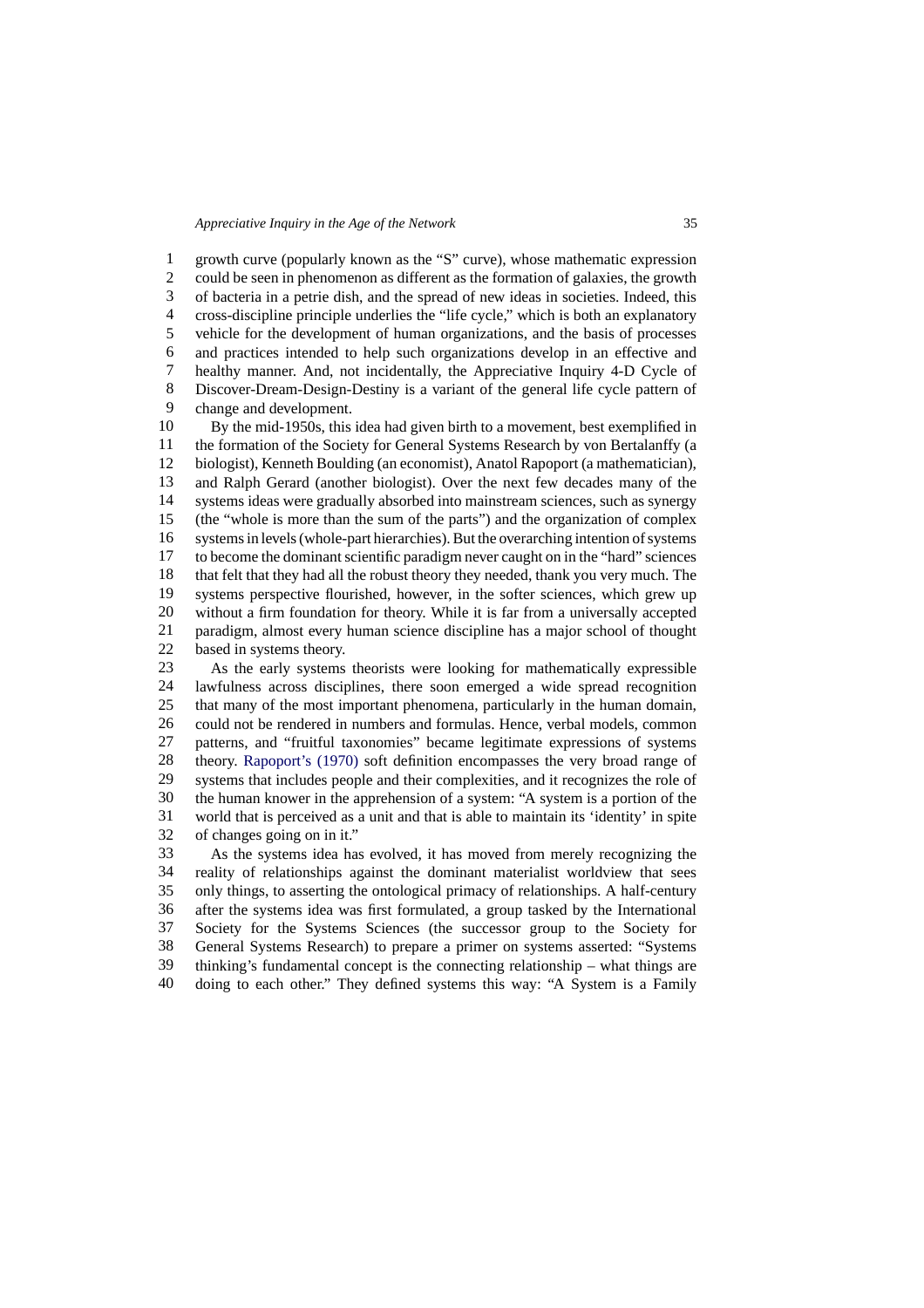1 2 of Meaningful Relationships (between the members acting as one whole)" [\(Mandel, 2000\).](#page-26-0)

3 4 5 Things are as they are related. The world is interconnected and interdependent. This is the context in which we have understood networks. And this relational context is also the primal ground of Appreciative Inquiry.

#### *Network Theory*

10 11 12 13 14 15 16 17 Networks are social systems where relational reality is preeminent in the language used to express the organizational construct. People naturally form a clear model of a networked organization as a system of nodes and links based on common metaphors such as a spider's web or a fisherman's net. Our general model of networks, honed over 20 years iterating through cycles of theory-practice, consists of four dimensions: People, Purpose, Links, and Time. In brief, networks are people (individuals and/or groups) interacting interdependently for a purpose over time.

#### 18 19 20 *People*, recognized both in the singular as individuals and in the plural as groups, are the nodes in an organizational network and give the model scalability from very small groups (of individuals) to humanity-wide associations of countries.

21 22 23 *Purpose* expresses the motivation and intent of human groups – what makes a human system meaningful – and is the articulated resultant of the quest for a shared vision as people co-create their organizations.

24 25 26 *Links* embrace the essential nature of relationships, reaching from very ephemeral connections like trust and love to very concrete linkages such as those provided by communications technologies.

27 28 29 30 *Time*, the fourth fundamental dimension, reminds us that human systems are living systems and not machines, so they arise and persist in time, experiencing events as marked on a calendar as well as organic processes of birth, growth, maturity, and death.

31 32 33 34 35 36 37 The next level of detail in the network model reflects a construction that is both faithful to the needs of theoretical rigor and mindful of the practice consequences of theory formulation in social systems. Elements of the network model are arranged in a taxonomy that is structured by the most basic systems framework: inputs, processes, outputs, and a feedback loop. Because of the common character of the elements in the columns and rows of the taxonomy, we label this assemblage a "periodic table."

38 39 40 We have discussed this model in detail elsewhere (see especially Lipnack  $\&$ [Stamps, 2000\),](#page-26-0) but will elaborate it somewhat by looking briefly at the elements of one dimension, Purpose.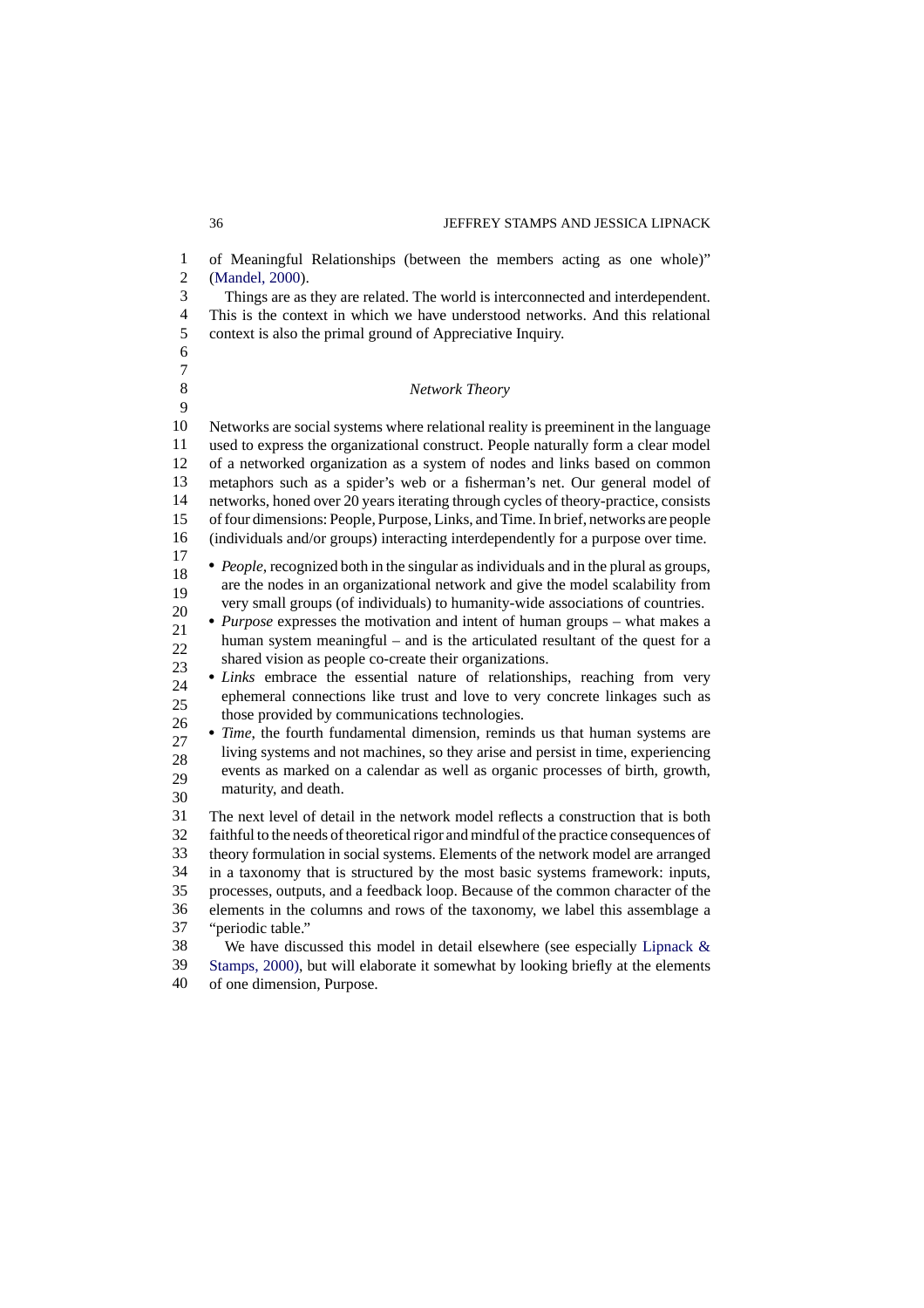- 
- 1 *Goals* are the major components of an overall Purpose, which might be charac-
- 2 3 terized as a mission or charter. They are most often generated in conversation, and represent aspiration and intention, the motivation for "flinging ourselves
- 4 forward" into an uncertain but desired future.
- 5 6 *Tasks* are the activities and processes themselves, the transformations inside the "black box" of the system that connect motivating goals with specific outcomes.
- 7 8 9 *Results* are the concrete outputs of intentional activity, and are often contained within goal statements as targets we aspire to hit. They are relatively thing-like, reifications of ephemeral goals achieved.
- 10

11 12 13 14 15 16 17 18 19 20 21 While the model is framed to grasp the essential characteristics of networks, it functions more broadly as an explanatory vehicle for all forms of human organizations. Since, in our view, human organizational capabilities are cumulative, meaning that as each new age of human civilization provoked new forms, older forms were subsumed in the new. So characteristics of small groups are included in hierarchy, which is reflected in bureaucracy, and networks encompass all prior organizational forms. This is easily seen in networks where the comprising organizations are themselves dominantly earlier forms, such as military alliances, global associations of countries, or grassroots networks made up of small local groups. So it is essential that a model of networks be comprehensive enough to include earlier organizational forms.

**STORIES**

26 27 28 29 30 31 32 33 The telling of stories is basic to Appreciative Inquiry. Collecting stories that communicate positive possibilities is the essential first step in a transformation process. It is the foundation for (1) Discovery, the first stage of the 4-D Cycle of (2) Dream, (3) Design, and (4) Destiny (e.g. Cooperrider & Diana Whitney, 1999). For networks, too, stories play essential generative roles in conveying the underlying purpose and promise to the players in a forming organization, in providing the elements of socialization for new members, and reinforcing relationships through the repetition of common values.

34 35 36 37 38 39 40 In the context of organization, stories historically have been used to support the status quo, archetypically in tribal cultures. Where stories are used for generative or transformative processes, they are often deliberately initiated through questions. With the sociorationalist recognition that the question and its form (if not its medium, as in McLuhan's "the medium is the message") impacts what is said and how it is said, means that the responsible practitioner-researcher must carefully choose the general direction where the story-teller is to be led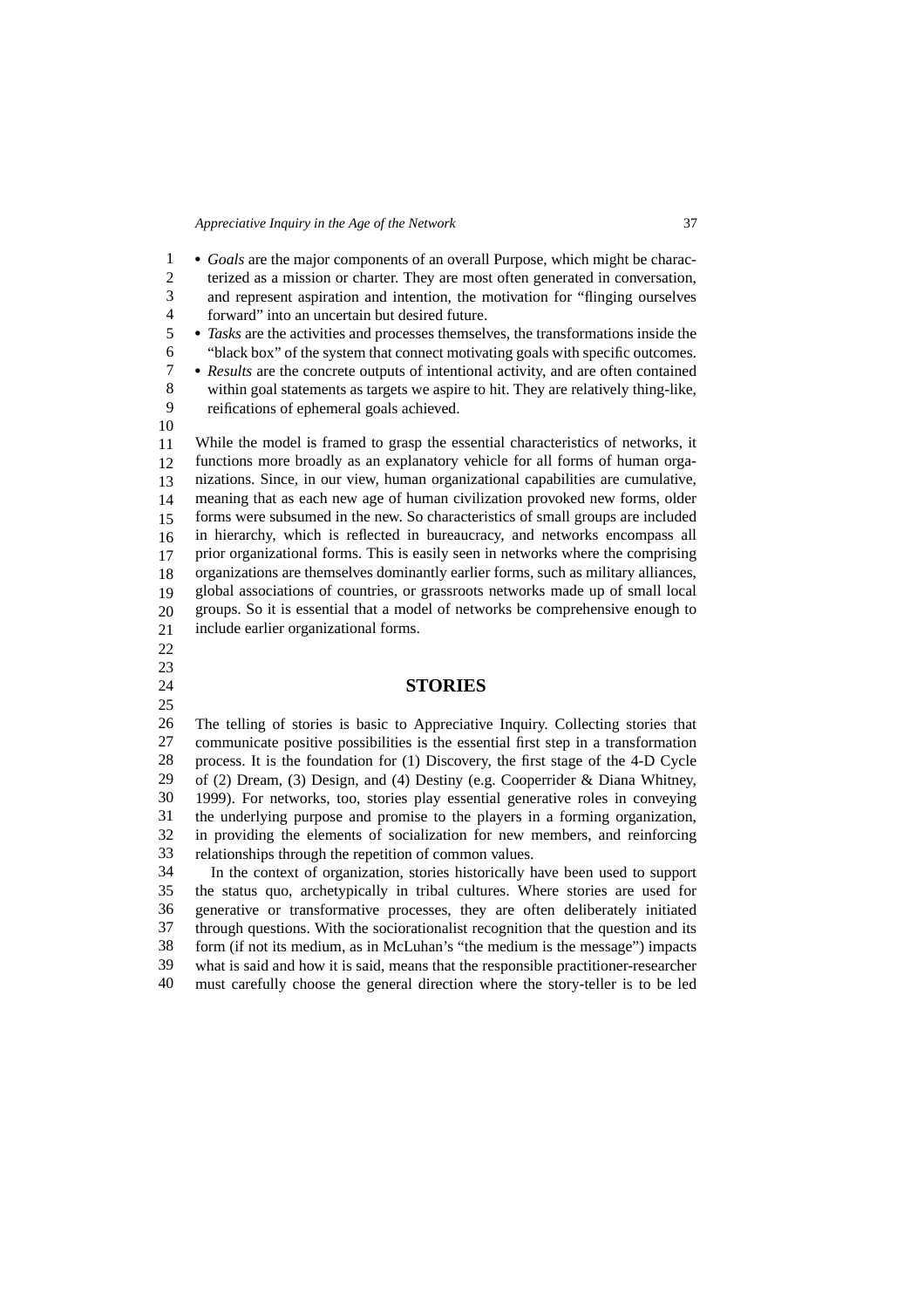1 2 3 4 in the process of discovery. Using story-telling in action, particularly in an intentional context such as starting a network or an Appreciative Inquiry, suggests that the discovery process is driven by theory, whether consciously or, as is the usual case, unconsciously.

5 6 7 8 9 10 In our six books on networks, we have always combined stories, theory, and practice – and led with stories. Presented early to an audience of readers or listeners, stories help us to believe that there is a "there" there, something worth paying attention to, a reason to follow the discourse into more challenging theory and practice. Two examples illustrate the complementary premises that Appreciative Inquiry and networks are closely interrelated.

11

- 12
- 13 14

#### *Mountain Forum: An Appreciative Inquiry Story About a Network*

15 16 17 18 19 20 21 22 23 24 25 26 In the summer of 1998, one of the authors accompanied a UN mission to Asia to study the effectiveness of networks. Among the stops was Katmandu, Nepal, at ICIMOD, the International Centre for Integrated Mountain Development. This intergovernmental organization was founded in 1983 to support sustainable mountain development in the 2100-mile-long Hindu Kush-Himalaya mountain range, which passes through Afghanistan, Bangladesh, Bhutan, China, India, Myanmar, and Pakistan as well as Nepal. In telling this story (2000), we contrasted the vast historical span of communications capabilities represented in ICIMOD's operations: while it took a month to carry a message to northwestern Nepal, and a month to get a reply, since 1996 the Katmandu office has been connected by a very fast T1 line to the Internet and enmeshed in ongoing global conversations and activities about mountain regions.

27 28 29 30 31 32 33 34 35 36 37 38 ICIMOD, we learn from an extensive case study of a successful Appreciative Inquiry process published by Cooperrider and Kathryn Kaczmarski (in [Cooperrider & Dutton, 1999](#page-25-0)), is only part of a larger story about mountain organizing worldwide and the establishment of a global electronic network to connect the many centers of activity. As regional mountain organizations formed, global mountain issues first became recognized at the Earth Summit in 1992, when a chapter on mountain ecosystems made it onto the world's agenda. This led to a series of meetings in 1994 convened by the UN's Food and Agriculture Organization to prepare a global conference on the Mountain Agenda, which took place in Lima, Peru, in February, 1995. Lima was highly successful and underscored the need for an ongoing effort. An Initial Organizing Committee was formed and held its seminal meeting in September of that same year.

39 40 In the early stages of the organizing meeting, people shared stories and made metaphors about the form of the organization they would like to see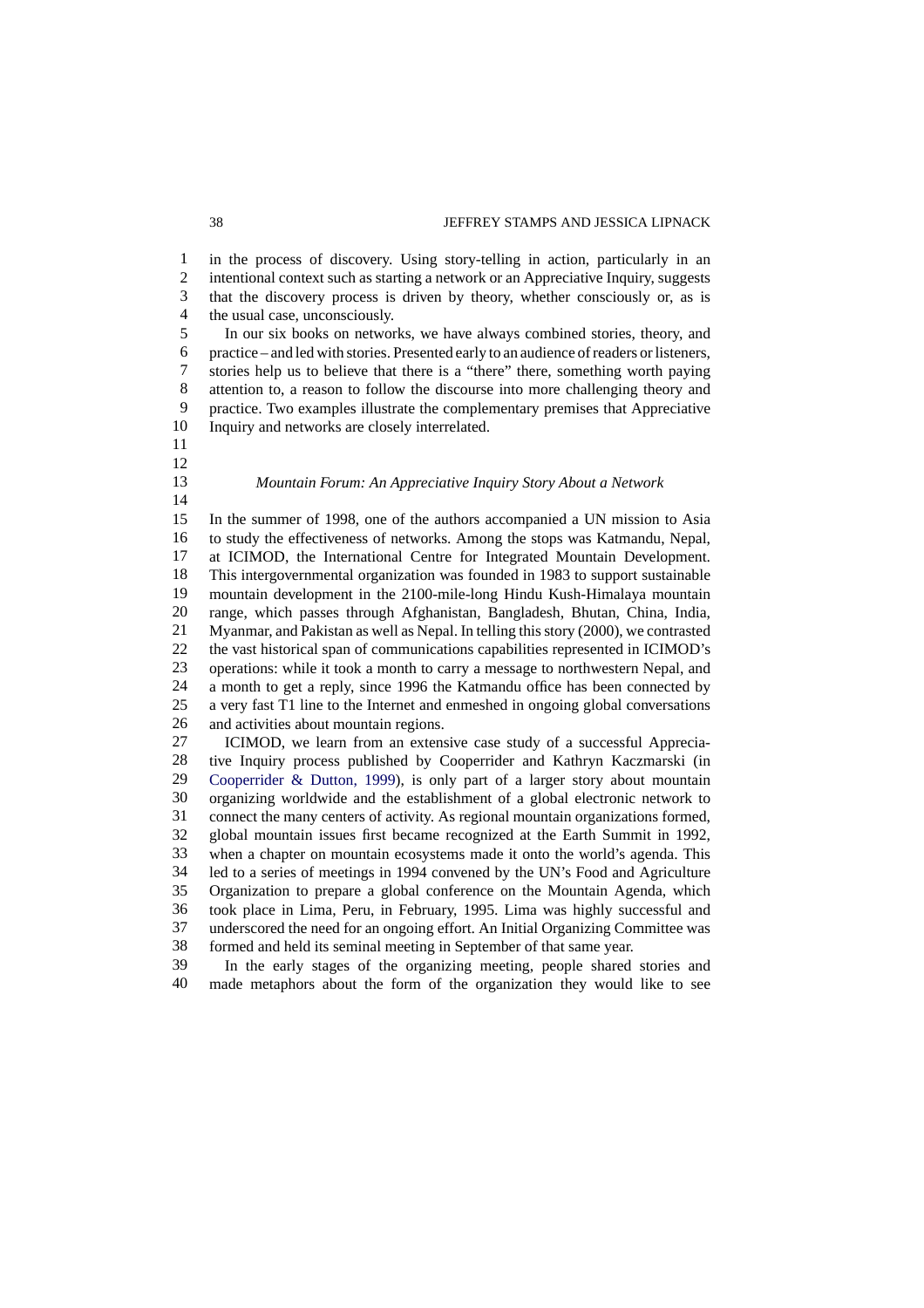1 2 3 4 5 6 7 8 emerge. Most notable was the clear articulation of what people didn't want: "no one ... articulated a vision of a conventional hierarchy: a secretariat with a secretary general, an organization with a large center and physical structure, and so on." However, one theme repeatedly expressed at this and prior meetings was the "need for an electronic information network," making concrete a key intention from the earliest meetings in Lima, which was "to create an ongoing network for information sharing and mutual learning, leading to innovative partnerships to implement actions."

9 10 11 12 13 14 15 16 17 18 19 20 When, on the last day of the committee meeting, the organizing form finally snapped into place, it was a network – a coalition of organizations, "nodes," that would bridge the local and global, acting together without a permanent center, where "any organization would be able to communicate directly with another through the network without traveling through any one node." And how would they connect? "The electronic information network would be a primary means of enacting mutual support across geographic and organizational boundaries, advancing the Mountain Agenda through information sharing and connecting all concerned parties." And so it happened. The next year, ICIMOD created its web site and connected to the net – and to all its sister mountain organizations as well as the worldwide community of related groups and individuals interested in mountain cultures and sustainability.

21 22 23 24 25 26 27 28 29 Reading the Mountain Forum Appreciative Inquiry story, we saw networking processes at work, the emergence of a network organization, and the symbiotic relationship of the technological support of an electronic network. This is a story about how some of the most marginalized peoples on the planet successfully organized as a network for mutual benefit. Hine (1976), perhaps the earliest observer of networks as the "future socio-cultural paradigm," wrote that this new form was emerging at the two extremes of society, among the poorest social movements and among the richest leading edge global companies. Which brings us to Shell.

30

# 31

#### 32

33

#### *Shell: A Network Story with AI*

34 35 36 37 38 39 40 Royal Dutch/Shell is one of the largest and oldest businesses in the world, formed a century ago on a handshake between an English and Dutch company, a handshake that today still remains as the legal foundation of this enterprise. In 1991, Shell Oil Company, the U.S. and largest component of what is known as "The Group," reported its worst results ever. The reasons were the usual for an old-line company caught up in the rapid change environment of a surging global economy and the emergence of hundreds of niche competitors at every point on the value chain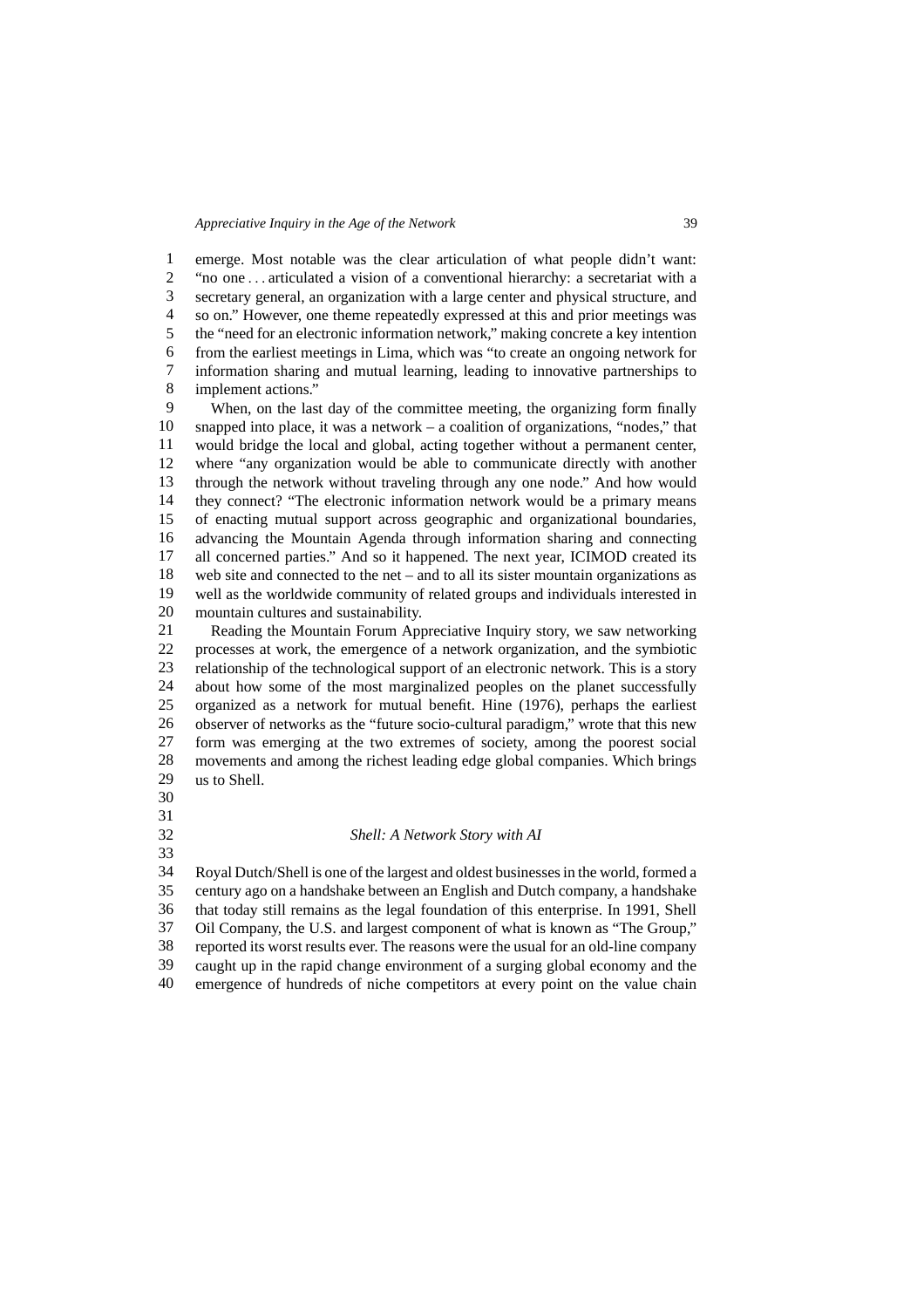1 2 from finding oil to delivering it to your gas tank. What was unusual was Shell Oil's response.

3 4 5 6 7 8 9 10 11 Phil Carroll took over as CEO in 1993, and shortly thereafter inaugurated a years-long process known as "The Transformation." The vision was nothing less than to go from the pits to "the premier company in the United States." Recognizing that it was a classic slow-moving, inflexible, not-very-smart hierarchy that was disconnected from the deep knowledge within the organization, the General Executive Office became the Leadership Council, business components reorganized with greater autonomy and more responsibility, and the top 200 senior leaders were convened as the Corporate Leadership Group. A revolution of relationships had begun.

12 13 14 15 16 17 Four years later, in October 1997, Shell's planners met with the Leadership Council at a retreat and presented this startling new picture of how the nowsuccessful company had morphed: Shell had gone from owning 100% of the companies in which its assets were deployed, to 34%. It had moved from "control through ownership to influence through relationships." Who were we now, and what are we becoming, wondered the executives.

18 19 20 21 A month later 38 people, from across the company's businesses and diagonally through the ranks from senior management to boilermakers, joined the Leadership Council in a Strategic Initiative. Their mission was to answer four questions and make recommendations for action:

22

23 • How will we learn?

24 • What will it mean to be part of the Shell family?

25 • How will we develop our people?

26 How will we govern?

27 28 29 30 31 32 33 34 These questions were very positive and approached in an appreciative way. They were focused not on solving problems but in choosing how to attain a desired future. So a process of discovery was inaugurated, and sub-teams were formed around each question. Interviews throughout the company were conducted and dialogues held. An additional group of 90 people were assembled to act as a sounding board for the Strategic Initiative Team, an assemblage that included members of Shell's larger community such as spouses, the local school superintendent, and suppliers.

35 36 37 38 39 40 When the group reconvened at its midpoint meeting, where we began our involvement as consultant-participants, there was wide agreement that Shell had become what they termed a "networked community." Stories were told of how networks and multi-party win-win partnerships had transformed operations and improved results. The conviction grew that Shell should embrace this new reality and become more conscious about its evolution towards the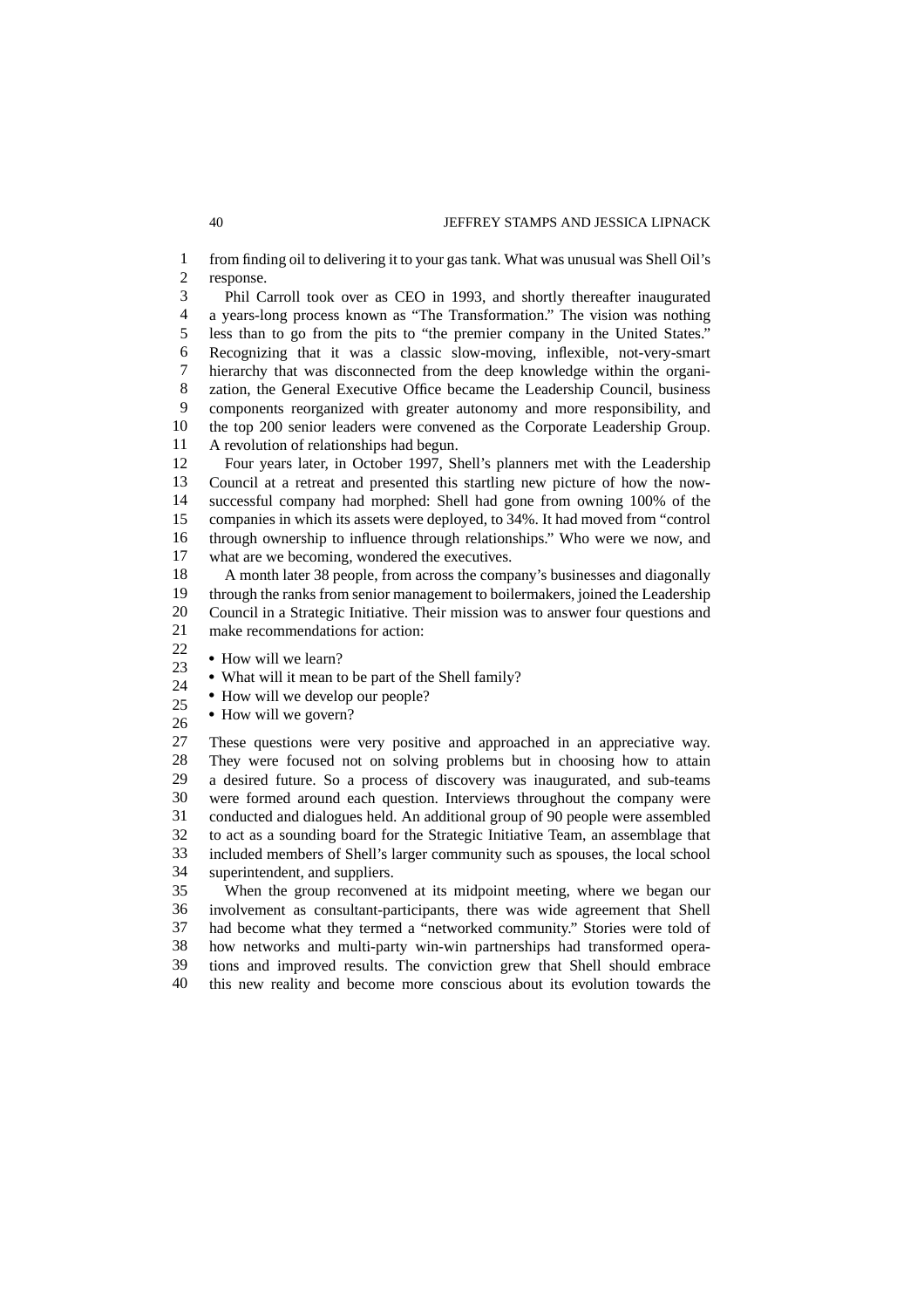1 2 3 4 5 post-hierarchical-bureaucratic form. Information from the "discovery" phase was brought into the meeting with a process that proceeded from "dream" to "design" over three days. The question-based sub-teams reorganized to formulate integrated recommendations and to develop a "Network Community Fieldbook."

6 7 8 9 10 11 12 13 14 15 16 17 Two months later, a 7-point path to Shell's "destiny" was presented to the Leadership Council. Approval on the spot was a simple matter, since the Council had been part of the development process. Enactment started immediately, as each recommendation was assigned to one or more of the senior executives to sponsor. However, this was not a top-down-only change processes. The recommendations had been embedded in a practical action-oriented fieldbook that explained the "whys" and "hows" of the development of the networked community. The intention was to equip people throughout Shell with the information they needed to take action themselves to grow towards the enterprise vision. Team members knew that the work of transformation required thoughtful effort by people throughout the company, not just by people in the executive suite.

18 19 20 21 22 Shell did not call its process Appreciative Inquiry, but it was. It started with the use of questions, elicited stories, and followed a process that closely resembled the 4-D Cycle. Perhaps the most significant similarity is the fundamental assumption about the positive, essentially good, nature of people and the organizations they form. Shell believes in its people and knows it has a positive core.

23 24 25

26

#### *Our Network Story*

27 28 29 30 Our own appreciative inquiry story bridges narrative, theory, and practice. In the late-1970s, we decided to go looking for "networks." We were driven by a vision to discover a form of organization beyond hierarchy-bureaucracy. There had to be something better.

31 32 33 34 Our voyage of discovery was framed by a systems theory ([Stamps, 1980\)](#page-26-0) that posited that there were common patterns of organization in human systems, and that human systems evolved over time. Where to look for new forms, however, was directed from the heart.

35 36 37 38 39 40 The original field of discovery was populated by the wildly proliferating non-profit and grassroot organizations that arose during the turbulent 1960s and 1970s, groups and movements like those that we had helped form, sustain, and, in many cases, become disillusioned with over the course of two decades. As practitioners, we were immersed in the new form of organization, vaguely knew it (thus feeding our intuition), but needed to step up a level to truly grasp it.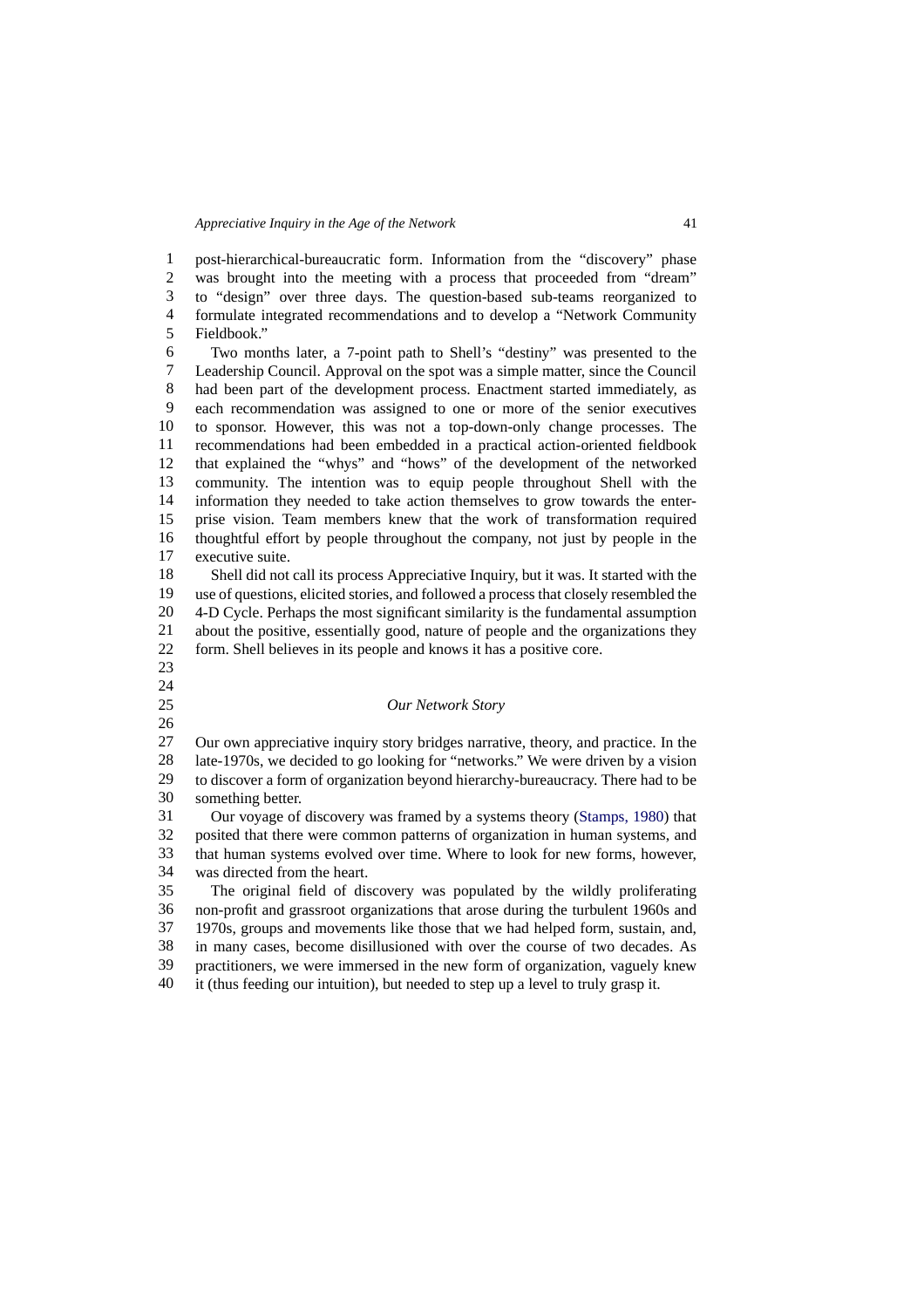1 2 3 4 5 6 7 8 9 10 11 12 13 14 15 16 17 For our first book, *Networking* ([Lipnack & Stamps, 1982\),](#page-26-0) we employed a networking strategy. We wrote to nine people whom we knew to be richly connected networkers, asking them about networking and requesting names of people and groups to contact. We started writing people and asking: "Are you a network or do you perform a significant networking function?" We asked for their stories and for artifacts, like missions, white papers, action plans, brochures, and other tangible reflections of their networking intentions and efforts. And we asked for more names. The process snowballed. Over eighteen months we had received the names of 50,000 people. We wrote to 4000 of them and, using a "cold-call" letter, we had an astonishing response rate of 40%. *Networking*, which was sub-titled "The First Report and Directory: People Connecting with People, Linking Ideas and Resources," featured these 1600 groups not only as stories in the body of the text, but as entries in a directory that comprised half the book and gave description, keyword, and contact pointers to networks – what we hoped would be of service both to readers and to the organizations profiled in our book. These networks were grouped into seven interest areas, each reflecting a vision of a better, more life-affirming world:

- 18 19 • Health and the Life Cycle,
- 20 Communities and Cooperatives,
- 21 • Ecology and Energy,
- 22 • Politics and Economics.
- 23 Education and Communications,
- 24 • Personal and Spiritual Growth.
- 25 Global and Futures Networks.

26 27 28 29 Our systems perspective, which led us to see the common network patterns, also led us to construe all of these groups as representing a much larger collection of networks and together comprising an encompassing inchoate meta-network, which we called "Another America" [\(Lipnack & Stamps, 1986\).](#page-26-0)

30 31 32 33 34 35 36 37 38 39 40 Much to our surprise, we got a very strong reaction from a number of businesses, particularly global companies that were early adopters of computers and the then-new network technologies that were used to connect resources internally. For the next decade we worked as consultants with programs and teams spread around the world, trying to use the still clumsy, expensive, and limited connective technologies. As consultants, our mode of interaction was to become participant-facilitators, members of teams with the role to help support its leadership and life-cycle processes, particularly the formative stages. When we resumed writing in the early 1990s, our stories and examples came predominately from the for-profit sectors, especially those leading edge global companies who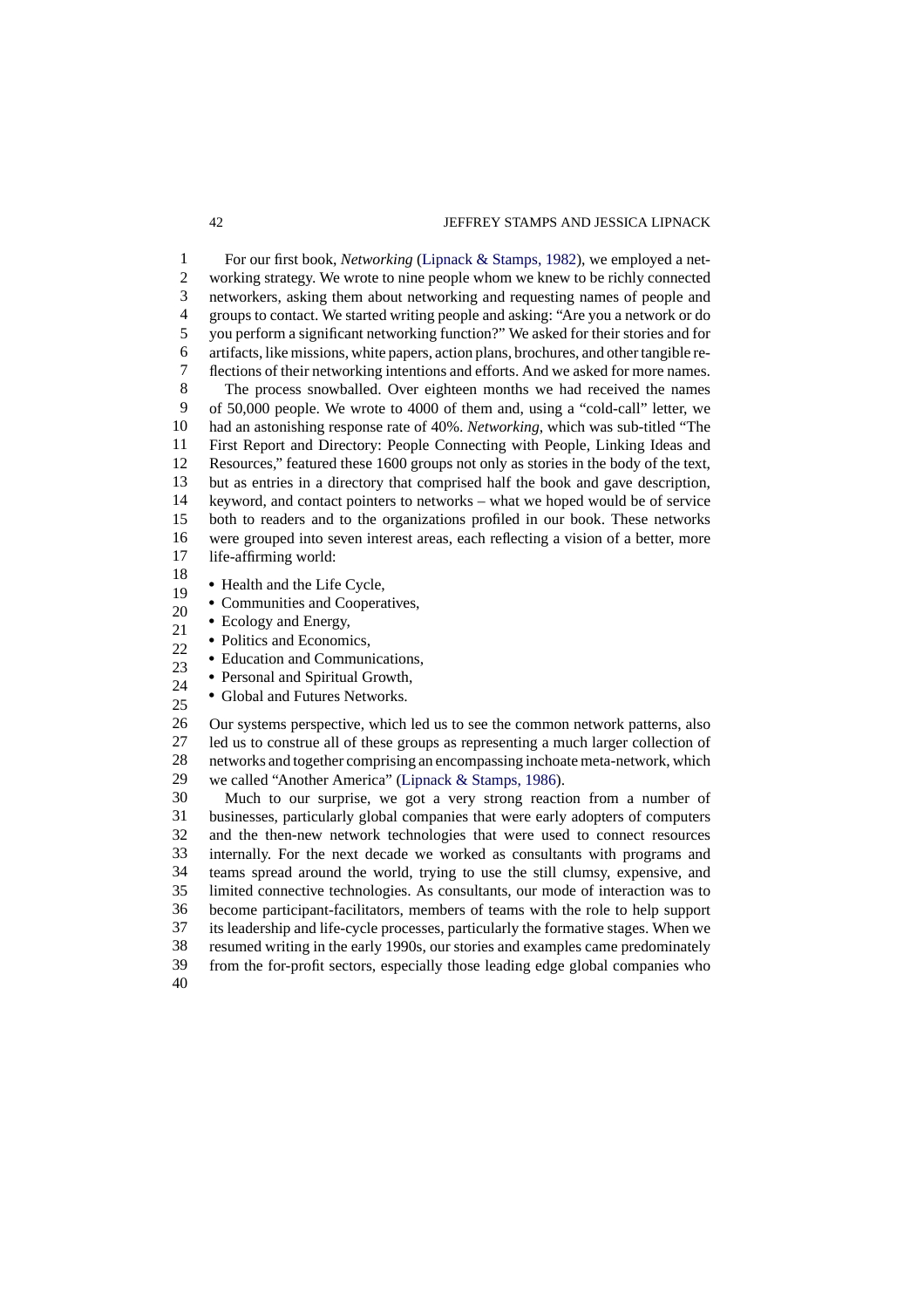1 2 3 had consciously undertaken change processes that moved them from traditional hierarchy-bureaucracy to flatter, relatively decentralized, more participative, more flexible, and faster-changing organizations.

#### **PRACTICE**

8 9 10 11 12 13 14 Since we met and began working together more than 30 years ago, we have chosen a path of action and thought, to be both researchers and practitioners. From the sociorationalist perspective, it would be impossible to be a researcher and not impact the systems being studied, whether desired or not. So, better to be aware of our co-created reality and consciously chose the direction we hope our engagement will lead, while also making our biases and intentions as clear as possible to others.

15

16 17

18

#### *From Theory to Practice Via Method*

19 20 21 Method provides the bridge from theory to practice. It includes *principles*, *practices*, and *processes*. While theory offers the lens to see social reality, method actually embodies the construction kit people use on an everyday basis.

22 23 24 25 26 27 *Principles* arise from the repeated application of theory in practice. What works survives and modifies the next use of the principle. What we have learned about what works in applying the elements of the model are reflected in the verbs we use to render the elements actionable. Hence, at the high-level of the four dimensions:

- 28 Clarify *purpose*,
- 29 Identify *members*,
- 30 Establish *links*, and
- 31 Live *time*.

32 33 34 35 36 At the next level of model detail (see [Fig. 1\),](#page-15-0) adjectives reflect qualifying characteristics that we associate with good (i.e. effective, efficient, and value-driven) networks. So, for the exemplary dimension of Purpose, we have found that successful networks clarify and articulate their purpose into:

- 
- 37 Cooperative *goals*,
- 38 • Interdependent *tasks*, and
- 39 Concrete *results*.
- 40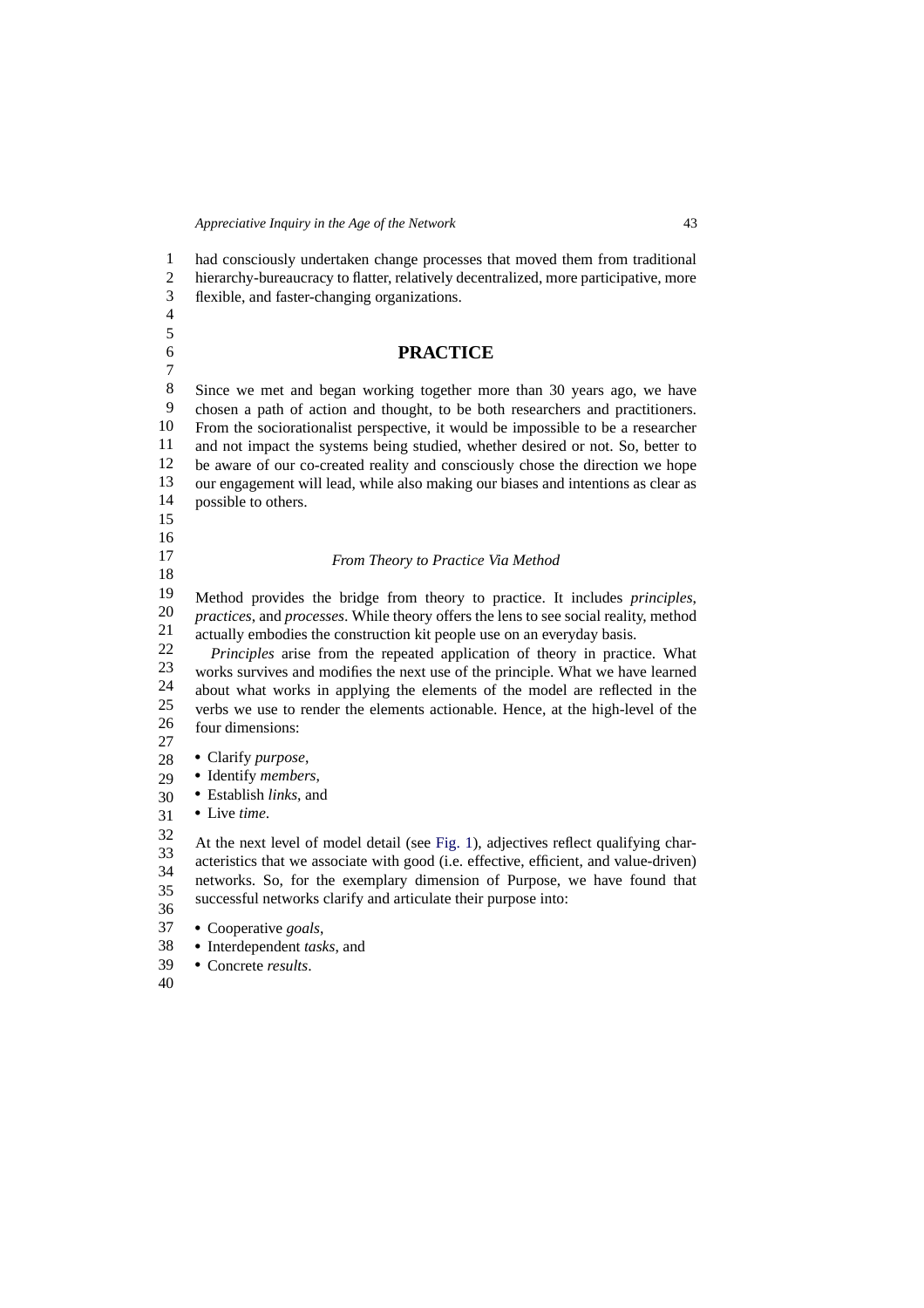<span id="page-15-0"></span>

*Fig. 1.* Periodic Table of Organizational Elements.

14 15 16 17 18 19 20 21 *Practices* are the accumulated wisdom of advice, warnings, tips, and techniques that experienced practitioners share with one another. Sharing of best practices is typically an informal process, but increasingly organizations are looking for formal ways of capturing and making available at least some of this largely tacit knowledge. People who have facilitated and/or led many Appreciative Inquiry processes, networks, virtual teams, or had repeated experience in any professional endeavor, know and apply many practices that help them in the next unique situation, only some of which are explicitly shareable.

22 23 24 25 26 27 Generative principles lead to practices, which express the trial-and-error hypothesis-testing activities that lead back to improved principles and, eventually, more robust theory. This social-scientific process only works if the practitioners are aware of their complementary roles of active participants and reflective thinkers. It is all too easy to adopt practices as "the way we do it" and not subject them to critical assessment as to their efficacy.

28 29 30 31 32 33 34 35 36 37 From an applied point of view, principles represent strategy, while practices represent tactics. For example, one network principle asserts that "cooperative goals" are key to a successful collaborative organization, so the strategy for group development would include helping a group formulate a set of goals that emphasize common areas of aspiration rather than competitive conflict. Conversations, activities, processes, and techniques used to elicit and make explicit cooperative goals are in the realm of practices. Where the admonition to seek cooperative (rather than neutral or competitive) goals is relatively general, the set of practices that will work in a particular circumstance are pulled from a larger set of possible approaches, and are often further adapted on the fly.

38 39 40 *Processes* reflect patterns of action over time. While different networks and virtual teams reflect the use of many different processes that flow from their type (e.g. community of practice, strategic alliance, product development program)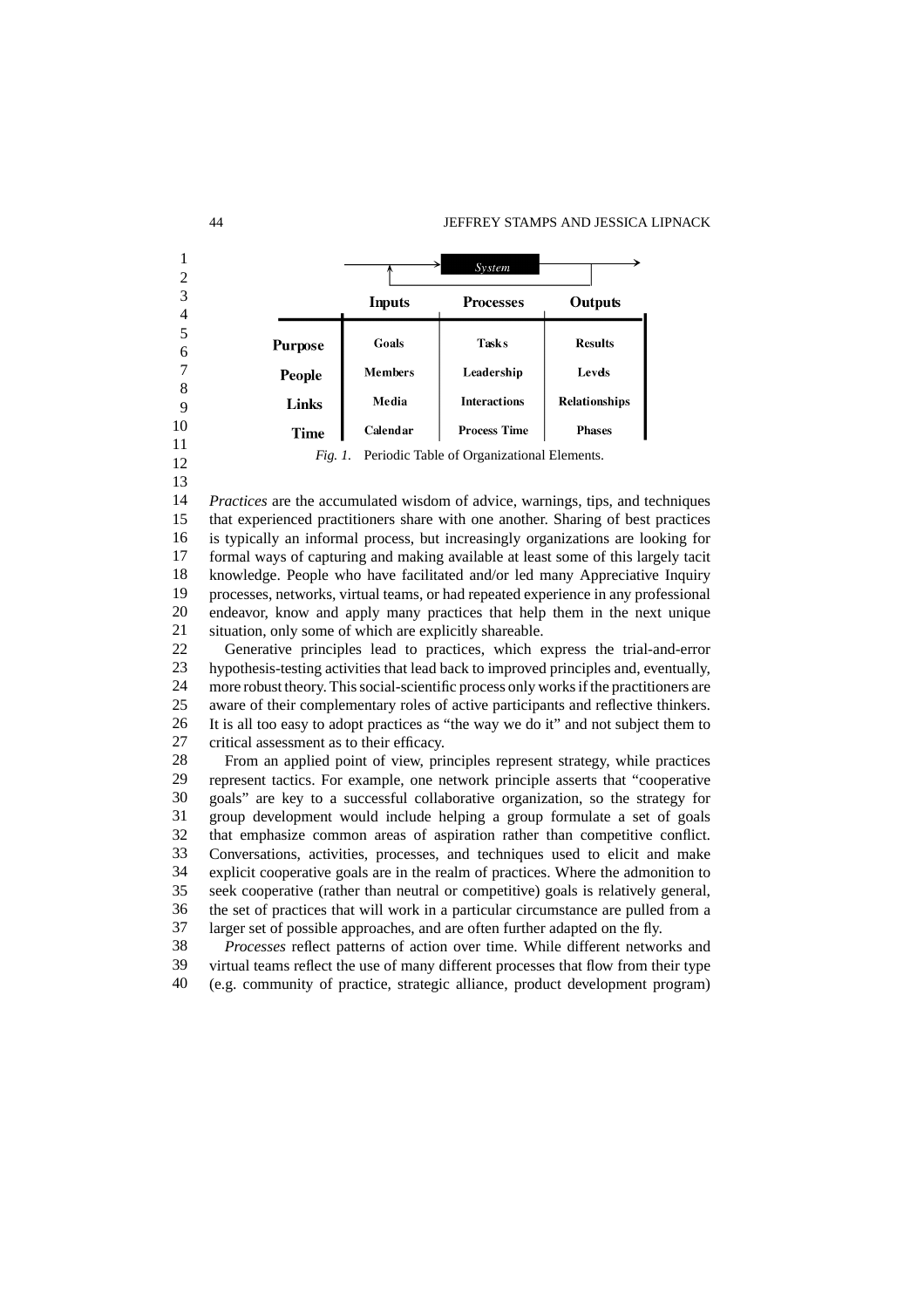1 2 3 4 5 and/or sector (e.g. manufacturing, financial, NGO), a process common to all organizations is the life cycle – human groups have beginnings, middles, and ends. In ongoing organizations (which from a long view are, of course, always embedded in a life cycle, even if we cannot recognize it), change and renewal processes follow the familiar "S" pattern of development.

6 7 8 9 10 11 12 Our experience in working with dozens of organizations that utilize formal life cycle processes (archetypically for new product development) is that everyone cuts the "S" curve into different stages and has a generally home-grown nomenclature that suggests a uniqueness in their process that is often unwarranted. Our practice in using the cross-systems life cycle pattern has resulted in a 5-phase process model with standard labels. In any particular application, we re-cut and re-name the phases to fit the circumstances.

13 14 15 16 17 18 19 For Appreciative Inquiry, the 4-D Cycle can be mapped onto the more general life cycle model. The 4-D stages are concentrated in the early and mid-portion of the life cycle. As with any real-world organizational application, the process model describes an approach both for the overall development of a group/network/organization and a design strategy for events within that overall development – such as a 4-day Appreciative Inquiry Summit (launch event), that uses the 4-D Cycle to structure the program schedule.

20 21 22 23 In our experience, the standard "S" curve is not necessarily a smooth one. Practice has taught us that there are predictable points of turbulence in this process, not surprisingly, given the theory, at the two inflection points of the logistic growth curve (Fig. 2).

24 25 26 Using our standard 5-phase rendition of the life cycle, we map the 4-D Cycle onto the generic logistic growth process, using descriptive terms associated with the development of teams.



*Fig. 2.* Logistic Life Cycle with 4-D Stages.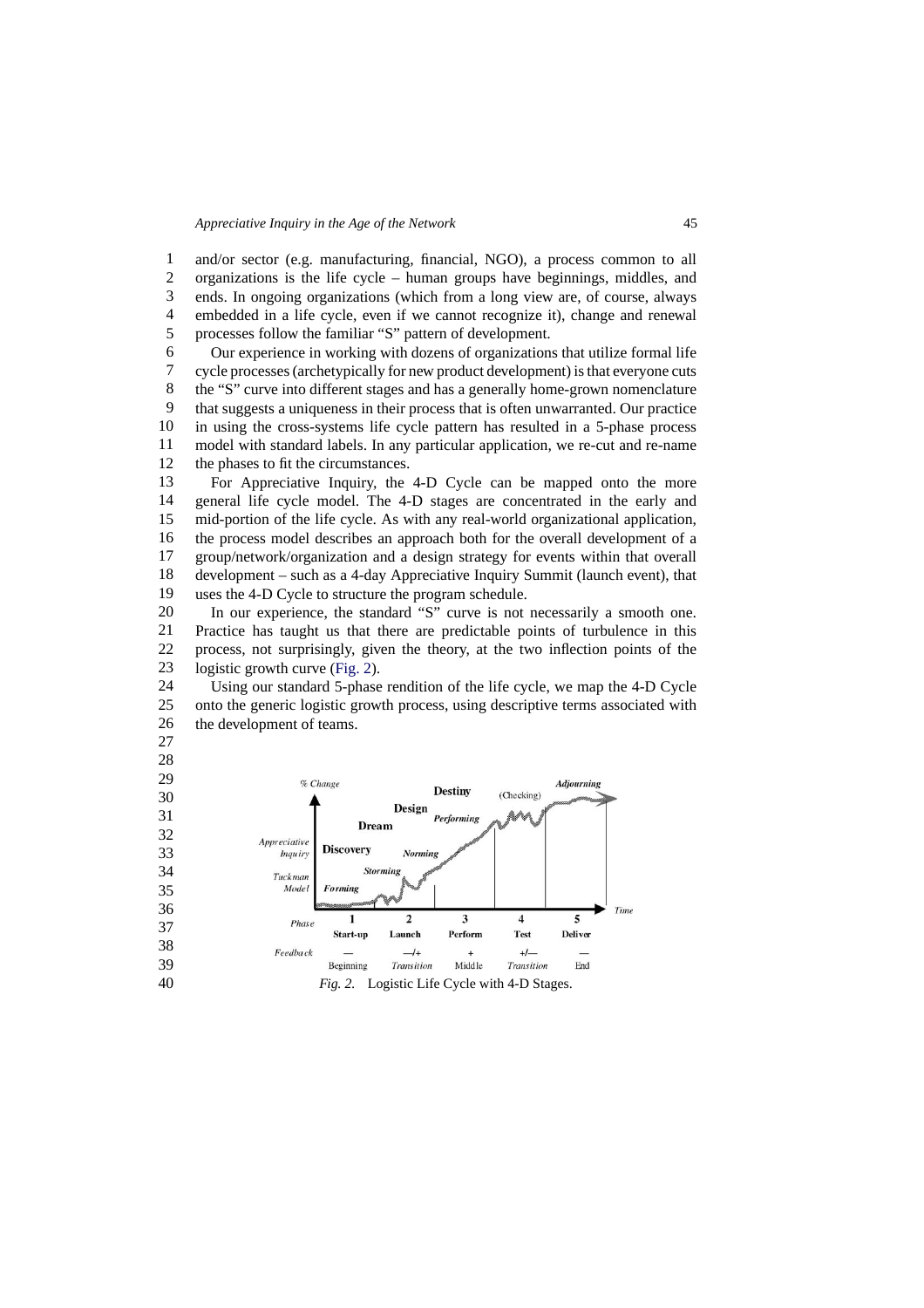- 1 2 3 4 5 (1) *Startup*. This initial phase can be very long as initial information is gathered, people recruited, purpose explored, and, above all, resistance encountered and overcome. In Appreciative Inquiry, this is the *Discovery* phase, including selling the idea, finding and training interviewers, and collecting the primary data, the stories.
- 6 7 8 9 10 11 12 13 (2) *Launch*. The second phase of development is usually much shorter but predictably turbulent as a critical mass of the organizing members gather to agree on the vision, hash out the initial purposes, settle some key roles, create an organizational framework, and, most importantly, generate the momentum to carry the group into the next phase. The stages of *Dream* and *Design* bracket this phase, with dreams of "what might be" leading into the launch, with the co-constructing design of "what should be" coming out of the launch event(s).
- 14 15 16 17 18 19 (3) *Perform*. This phase is often the bulk of the life cycle. With a successful launch and plan, this is where the "real work" gets done. The system dynamic is of accumulating positive feedback. Progress races up the long handle of the hockey stick. For 4-D, this is the *Destiny* stage, where the emphasis is on sustaining the evolving organization and "how to empower and adjust/improvise."
- 20 21 22 23 24 25 (4) *Test*. Unfortunately, progress is not forever. The growth curve begins to reach its maximum. The process runs into challenges from within and without, a second point of predictable turbulence ensues before results are delivered or a new level of stability is established. For the most part, Appreciative Inquiry does not, and most applied development processes do not, recognize this downstream stress point.
- 26 27 28 29 30 (5) *Deliver*. The concluding phase is the endgame, the conclusion for a temporary group, or a new plateau of stability for an ongoing organization. Results are delivered, information and learnings exchanged and archived, and successes celebrated. As a practice, the 4-D process does not focus much on endings. It is too busy with beginnings.
- 31
- 32
- 33 34

#### *Embedding Methodology in Technology*

35 36 37 38 39 Part of what defines us as human is our creation, use, and refinement of tools. Our tools have coevolved with our civilizations, economies, and organizations. For many who have looked at the grand sweep of human evolution and perceived major transitions in the human condition – which we have characterized as the nomadic, agricultural, industrial, and information eras – it is our tools and technologies that

40 drive the change from one era to the next, as the very names of the eras suggest.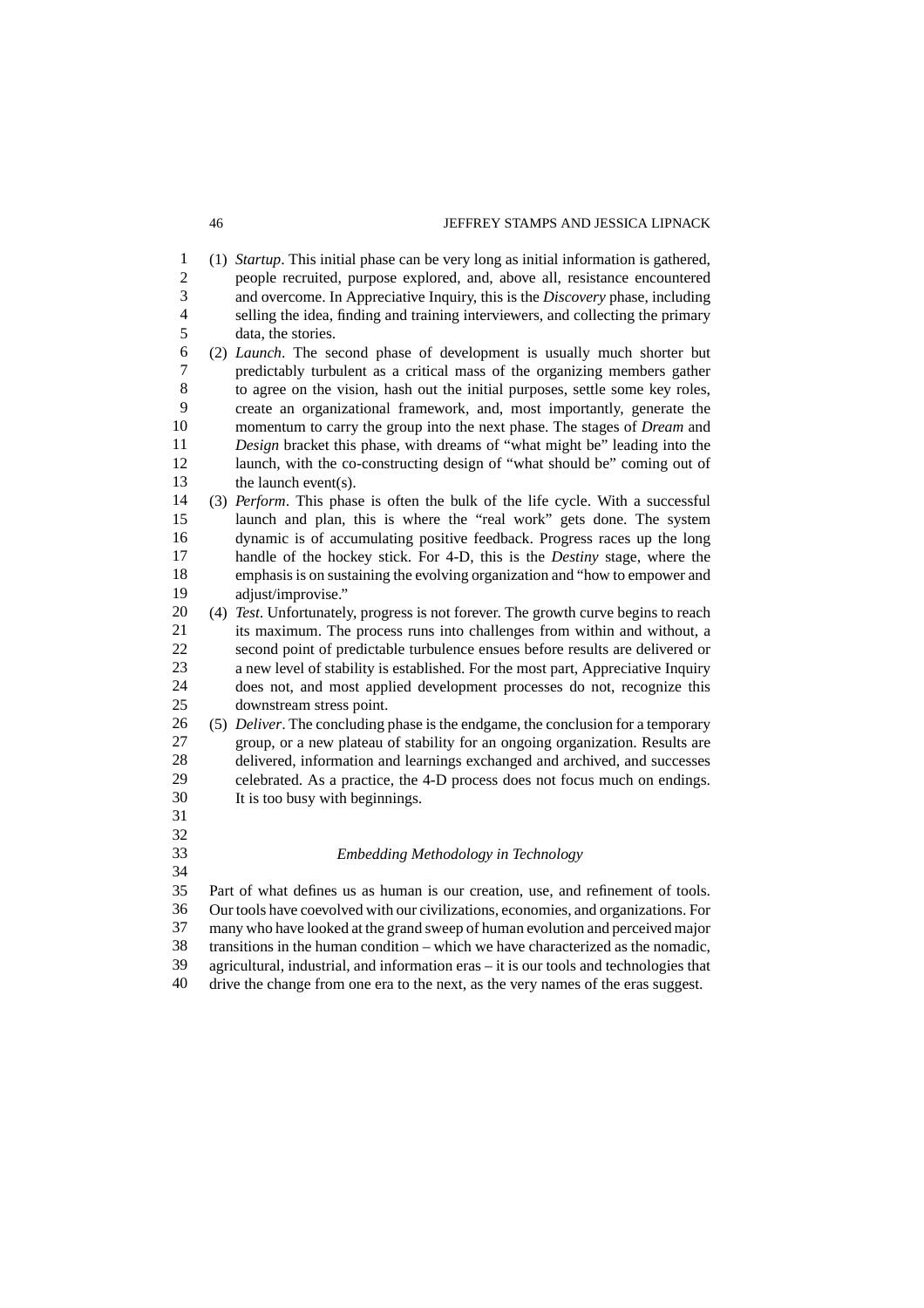1 2 3 4 5 6 7 8 9 10 In the early stages of each new age, technologies lead, even force, epochal changes while organizational structures are slow to adapt. But change they do, engendering a momentum in the change process that enables the promise of the era to unfold on a large scale. Consequently, in the early stages of the next transformation, organizational patterns tend to persist and resist. In the current transformation, technological diffusion and cultural-economic globalization has pushed change to the point where a shift to new patterns of organization is likely and necessary. How and when emergent forms of organization become the dominant form will ultimately define how successful this new era of humanity will be.

11 12 13 14 15 16 17 18 Organizational networks have emerged with the development of network technologies. It is a happy coincidence (in our view) that the same word – network – is applied to the new technical systems of connectivity and to the new human systems of relationships. On the very big planetary scale, it is computer-based digital technologies, including digital communications media, that are transformative and driving the era-level change. The new given is the ability to connect anyone anywhere anytime, notwithstanding political and poverty barriers.

19 20 21 22 23 24 25 On a small scale, we are still very much learning how to converse, share interests, and work together using the new technologies. To date, most collaborative technology has been a collection of utilities supporting document management, online discussions, application sharing, chat, instant messaging, and the like. What has been missing is an understanding of and a methodology for organizing and working together virtually that is seamlessly integrated with the technology.

26 27 28 29 30 As a natural extension of our desire to help people develop effective networks and virtual teams, we have created an application on top of a major groupware platform that embeds our methodology in software ([NetAge, 2002\).](#page-26-0) This tool – which creates an online place for the formation, development, and sustaining of networked organizations – reflects all aspects of our method.

31

32 33 34 35 36 37 The network model and *principles* underlie the interface architecture of the online "room" and the resulting navigation system. The six-sided room has "walls" with themes that include the four dimensions of the model. So, for example, you go to the People Wall to learn who is a member, their role, contact information, level of involvement, and other people-related material. Tools associated with the wall help a group develop and display key data about itself.

38 39 40 *Practices* are embedded in the application through menu choices, help systems, and other content sources. For instance, the principle of making explicit operating agreements is supported by menu choices of suggested areas for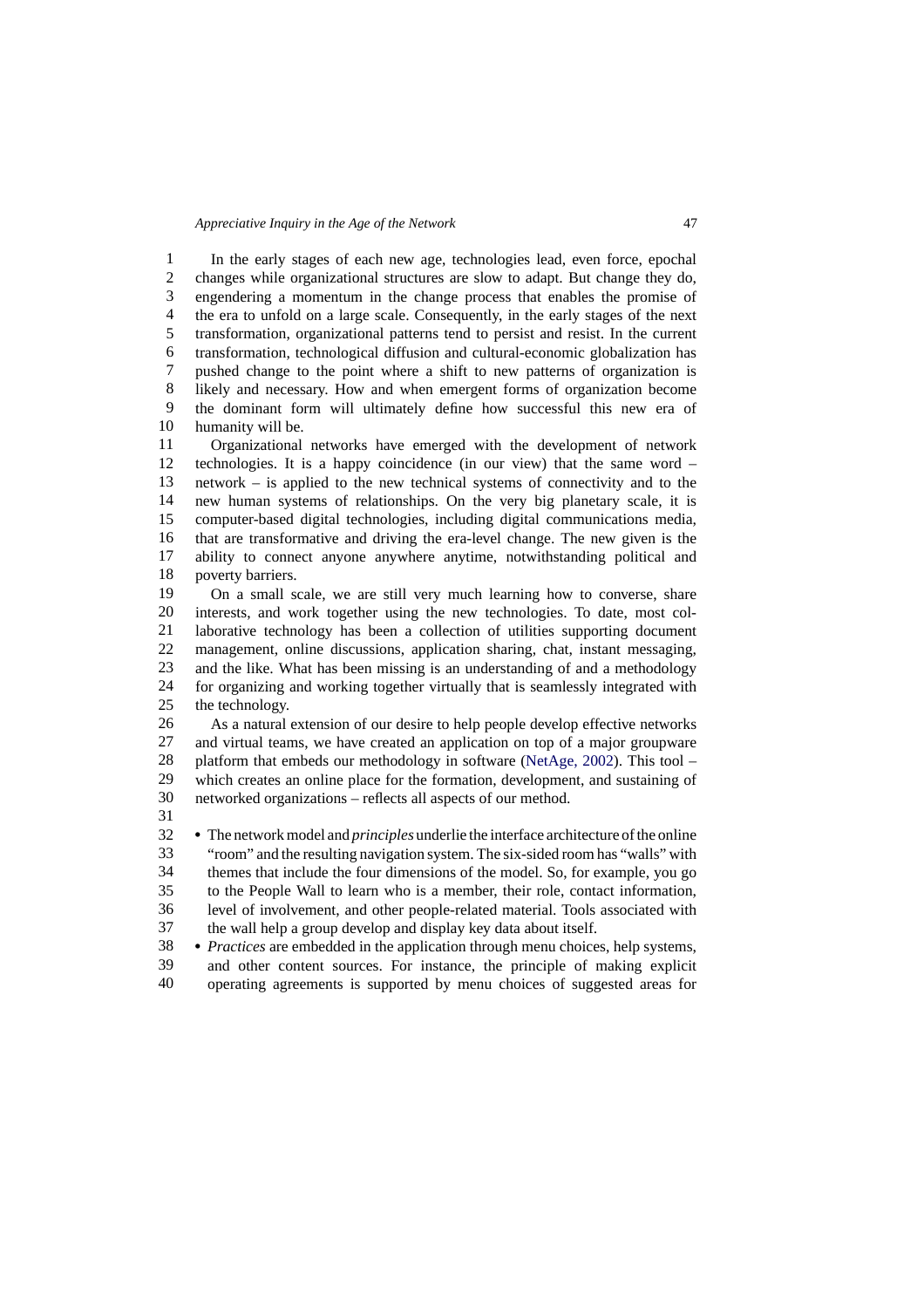1 2 3 4 agreements, and a help system and other material that gives examples of specific agreements that have worked for other groups. And, of course, the online discussion and knowledge management features allow a community of practitioners to ask questions, engage in dialog, and catalog best practices.

5 6 7 8 9 10 11 12 13 14 Life cycle *processes* are enabled through a set of tools designed to support teams in each phase of their development, as well as to function in a planned sequence of process steps, particularly in the startup and launch phases. Other processes that sustain virtual organizations, particularly meetings, are conducted in areas designed to enable good meeting practices while utilizing the power of both synchronous (e.g. con call, web conferencing, or even face-to-face) and asynchronous (e.g. threaded discussions, the persisting web room) media. Detailed transactional processes can be facilitated through a workflow capability that routes work objects (e.g. documents) through a network of people following a prescribed logic.

15

16 17 18 19 These methodology-infused technologies are at today's leading edge for supporting networks and virtual teams. But tomorrow, they will be widespread. We would expect to soon see the configuration of collaboration systems to specifically meet the needs and possibilities of Appreciative Inquiry.

- 20
- 21
- 22
- 23

### **RESEARCH**

24 25 26 27 28 29 30 31 32 Being human systems scientists is tough in an intellectual environment still infused by the glow of Enlightenment scientific ideals. In a nutshell, this is the belief that in a "good" science, objective observers conduct value-free research leading to the discovery of immutable natural laws and absolute truth of a reality existing entirely separately from people and their humanness. To confirm the correctness of this set of assumptions and the connections between them, the "best" sciences create descriptions of the world from pure theory, then test the conclusions through repeatable experiments that by confirmation (or lack of it) enhance the theory and scientific progress is advanced.

33 34 35 36 37 38 39 40 From human systems and sociorationalist points of view, subjective scientistparticipants engage in value-infused actions that lead to the discovery of relatively-true models and principles of a co-created, lived, and constantly changing human reality. While the meta-theoretical assumptions of these two scientific worldviews are sharply different, many aspects of the scientific program are common and continue to provide a powerful platform for seeking knowledge. Three such characteristics are: explicitness, openness, and community. To make scientific assertions, hypotheses, research protocols, and data must be made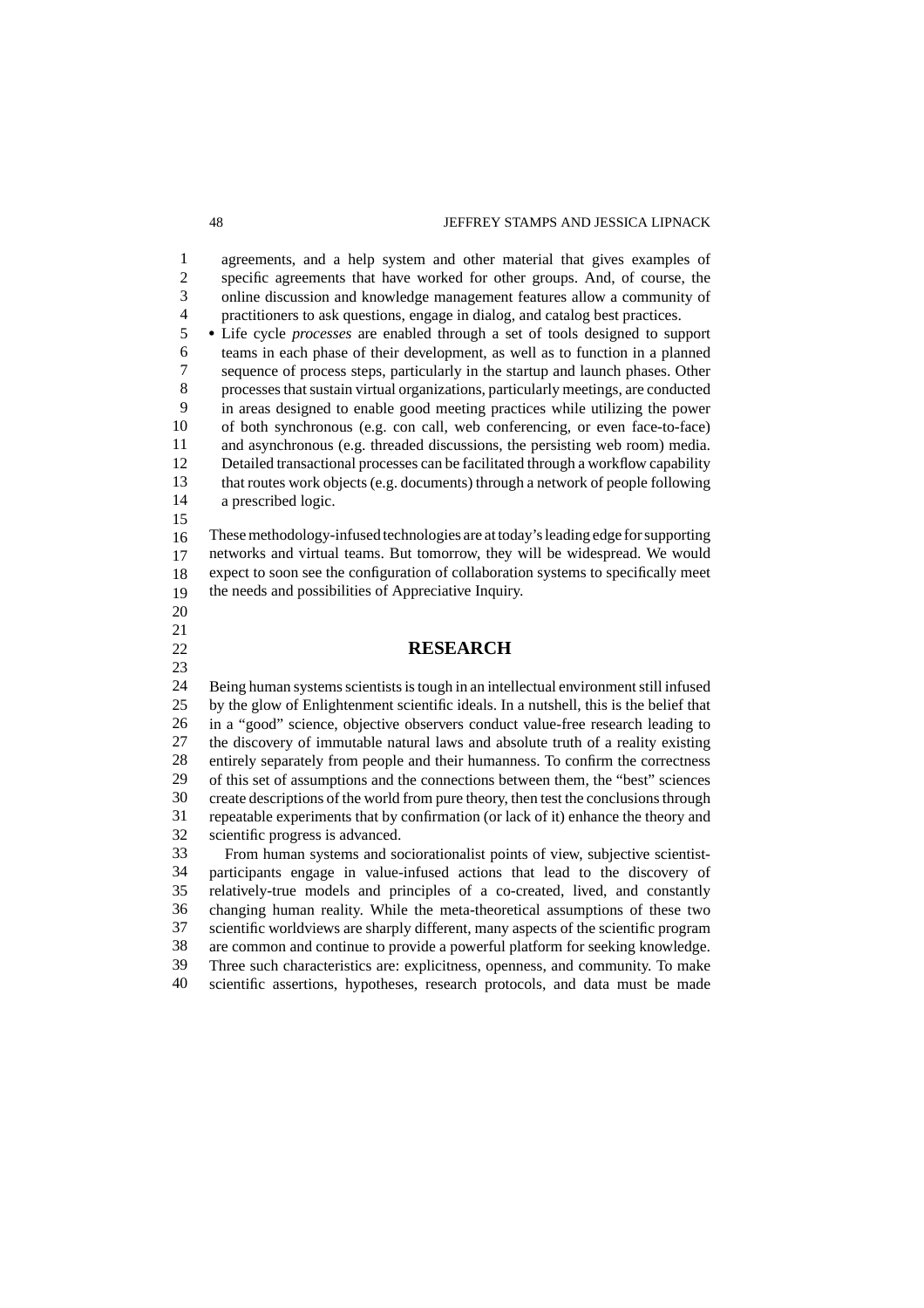1 2 3 4 explicit, insofar as possible. Scientific research must be open to permit testing, critical evaluation, and repeatable outcomes. And, the final arbiter of the validity of specialized knowledge is the peer community of interrelating scientific experts recognized in the field.

5 6 We will look briefly at the potential Appreciative Inquiry-Network research program through lenses of people, data, and theory.

*We are the System*

#### 7 8

9

10 11 12 13 14 15 16 17 One of the most fundamental challenges to Industrial era science came from Werner Heisenburg's demonstration of the "Principle of Indeterminacy." He showed that at subatomic levels, the observer's instruments of investigation (e.g. light) so influenced what was being observed, most particularly the impact of light "particles" (photons) on the subatomic particles being studied, that efforts to control one dimension (such as speed) increased the indeterminacy of measurement in another dimension (such as location). While this insight was an extremely important part of the scientific revolution in Physics, the subatomic micro-truth of uncertainty seems to have little impact in the human macro-world, where approximate Newtonian principles work well in practice, as in engineering.

21 22 23 24 25 26 27 28 29 30 31 But in the world of human systems, the human observer is of the same scale, within a few orders of magnitude, as the observed human system, particularly small ones. Thus the impact of scientists and instruments is very much at a macro-level. We live socially at a level where more control in one dimension leads to more indeterminacy in some complementary dimension. Moreover, it is relatively impossible to bring human systems into the classical laboratory insulated from external influences. As disappointing as it is to try to "bring" a small group into a lab to observe its "normal" behavior, the stretch quickly becomes impractical as larger human systems are considered. Finally, by its connected nature, a virtual, distributed group, large or small, cannot be located in a traditional laboratory.

32 33 34 35 36 However, the "problem" of indeterminacy only appears as such from a deficit-oriented perspective and against a background of antiquated assumptions of objective, analytically-parsed, values-free, absolute knowledge. What are the "possibilities" of indeterminacy and human involvement in a scientific approach to human systems? Some benefits to a positive approach are:

37 • Human theory would be more closely aligned with human reality;

38 39 Recognizing and accepting that engagement leads to a built-in feedback loop between theory and practice and provides for the rapid diffusion and application

40 of knowledge in the real world;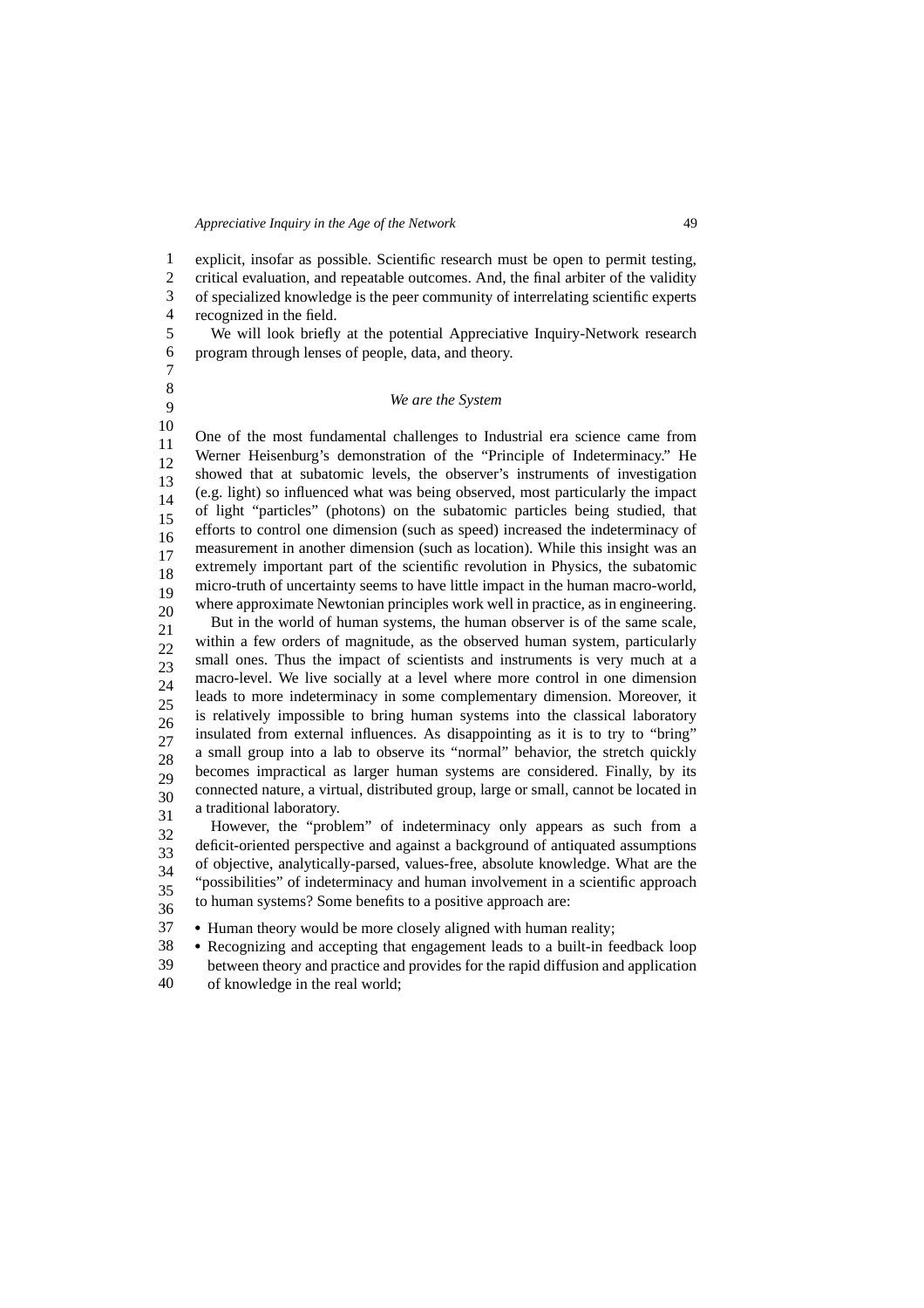- 1 2 3 Engagement denotes acceptance of the reality of values and thus implies a responsibility to consciously choose the value framework of the scientific enterprise;
- 4 5 Indeterminacy leads to a respect for open systems and an irreducible element of awe and wonder in the mystery at the heart of sentient life; and
- 6 7 Eventually, the prevailing scientific ethic moves from "knowledge for knowledge's sake" to "knowledge for human betterment."
- 8
- 9
- 10 11

#### *Human Systems Data and Containers*

12 13 14 15 16 17 Human social systems are "something more" than the sum of their human parts, people. The "more" lies in extra-individual characteristics like the system-level emergent properties generated through relationships among members and the motivating vitality of shared purpose and community. Data about collective reality lie in information objects – such as stories, dialogues, and documents – and in transaction records of activities that shine light on "invisible" relationships.

18 19 20 21 22 While we have a grasp, however imperfect, on how to understand ourselves as individuals, we have no generally agreed upon means for "grasping" ourselves as groups. Lacking a laboratory for collecting collective data and recording transactions, we have found no container, no systematic and categorically clean way of apprehending social reality scientifically.

- 23
- 24 25

Until now: With computers, the net, and the web, digital technology offers a newly-viable environment for doing action-oriented human systems science.

26 27 28 29 30 31 32 33 34 Consider virtual teams and networks that live some portion of their collective life online. In self-constructed web containers, which we have called "rooms," information objects of all sorts are collected and generated. Whenever interactions between people or between people and information happen through online media, that interaction is logged (or is capable of being recorded). For really-existing virtual organizations, the workplace is naturally the laboratory, a fully-wired container for group objects and interactions. Because of the digital nature of the place, there is no limit to size, nor is there a prejudice against distributed groups.

35 36 37 38 39 40 Such facilities are only now coming online for substantial numbers of people. The relative amount of meaningful group interaction or information exchange that happens online is small but growing. At some point, enough group reality will be expressed through the digital medium to constitute the basis for increasingly sound research. And, since these are living environments, the loop from research to practice can be immediate, particularly for localized tactical adjustments.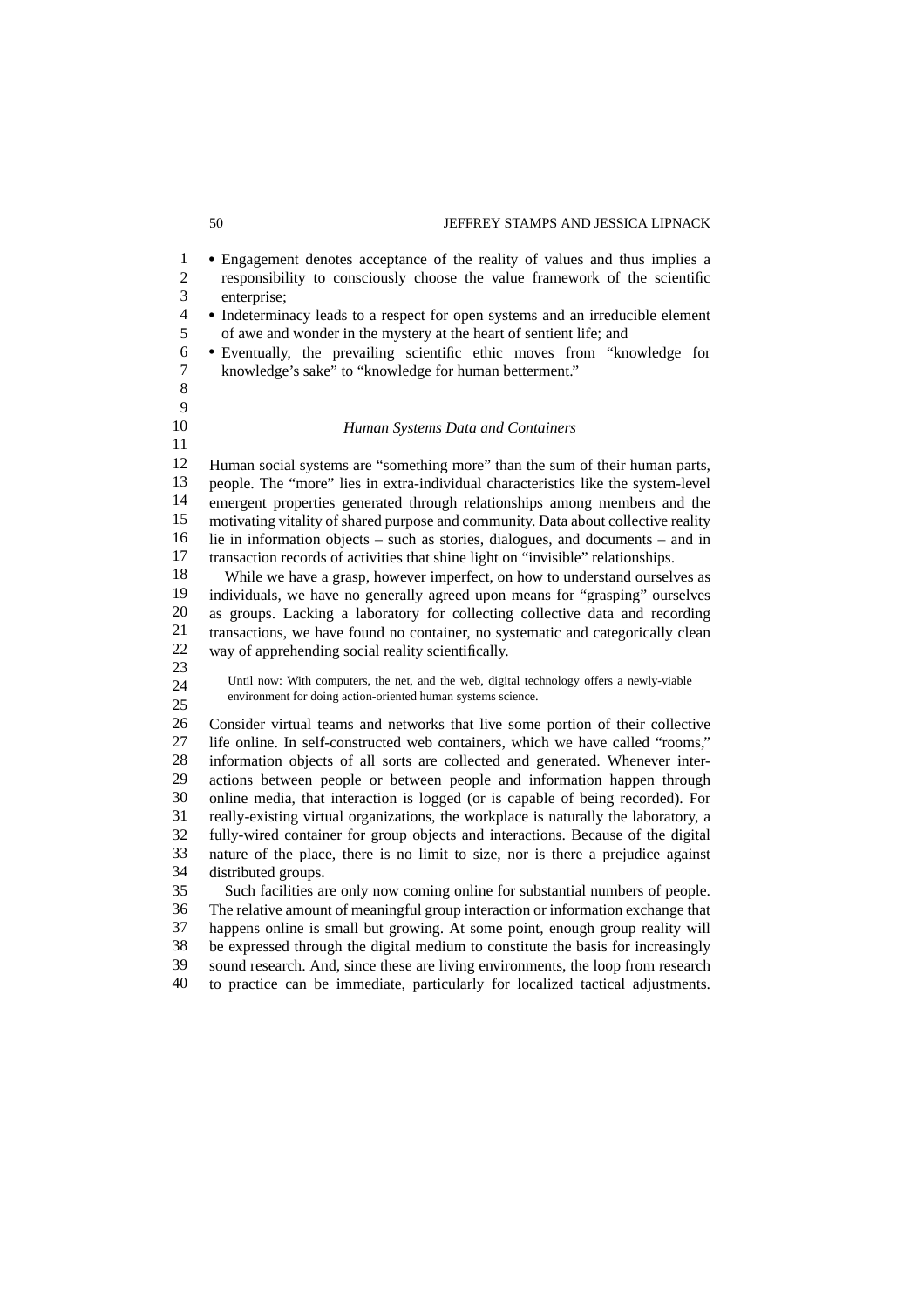5 6 7

1 2 3 4 With larger communities of self-researching human systems, the path from theory-to-practice-to-data-to-theory may be rapidly iterated and the consequences for improvement fed quickly back into the participating systems.

#### *Integrative Theorizing*

8 9 10 11 12 13 14 Analysis is the modus operandi of the deficit-oriented, problem-centered Industrial approach to science. Synthesis, essential to the emerging systemsoriented sciences, is not the antithesis of analysis, but rather includes analysis and adds an integrative ingredient to interpretation and theorizing. Since the data collected through online containers can quickly become a flood of bits, methodological tools must be built into the digital place to enable people to make meaningful use of the information.

15 16 Fortunately, there are many social science approaches being developed that embrace analytic detail and provide useful integrative outcomes. Two examples:

17 18 19 20 21 22 23 24 25 26 A Values Science of assessment and development (e.g. Brian [Hall, 1994, 2000\)](#page-26-0) that provides methods to measure individual and collective values within a human system through survey instruments. Hall has also developed complementary methods for digitally processing the content of a group's information objects to determine the pattern of values expressed through the shared record. Feeding values information back to people enables them to go from a base of "what is" to consider the constellation of values to which they aspire, to "what should be." Knowledge and method together provides ways for the values of human systems to shift and evolve.

27 28 29 30 31 32 33 • Social Network Analysis (e.g. Wellman, 1997) provides methods for doing surveys and analyzing transactional data to find "hidden" network patterns of, for example, influence within an organization. Such networks of influence can be compared and contrasted with the overt, formal networks of hierarchical power represented by the typical "tree" organizational diagram. Revealing patterns of influence to the system of course immediately influences those patterns, and may lead to changes in the overt structure.

34 35 36 37 38 39 40 Methods such as these would be immensely valuable to Appreciative Inquiry. A values analysis of appreciative story content, as well as other organizational expressions of its core self, offers a standardized view of this subjective data to supplement the active and engaged interpretation that arises through dialog about the stories. Using a normalized framework of cross-organizational, crosscultural values as developed by Hall and others, allows comparison of discovery information across instances of Appreciative Inquiry.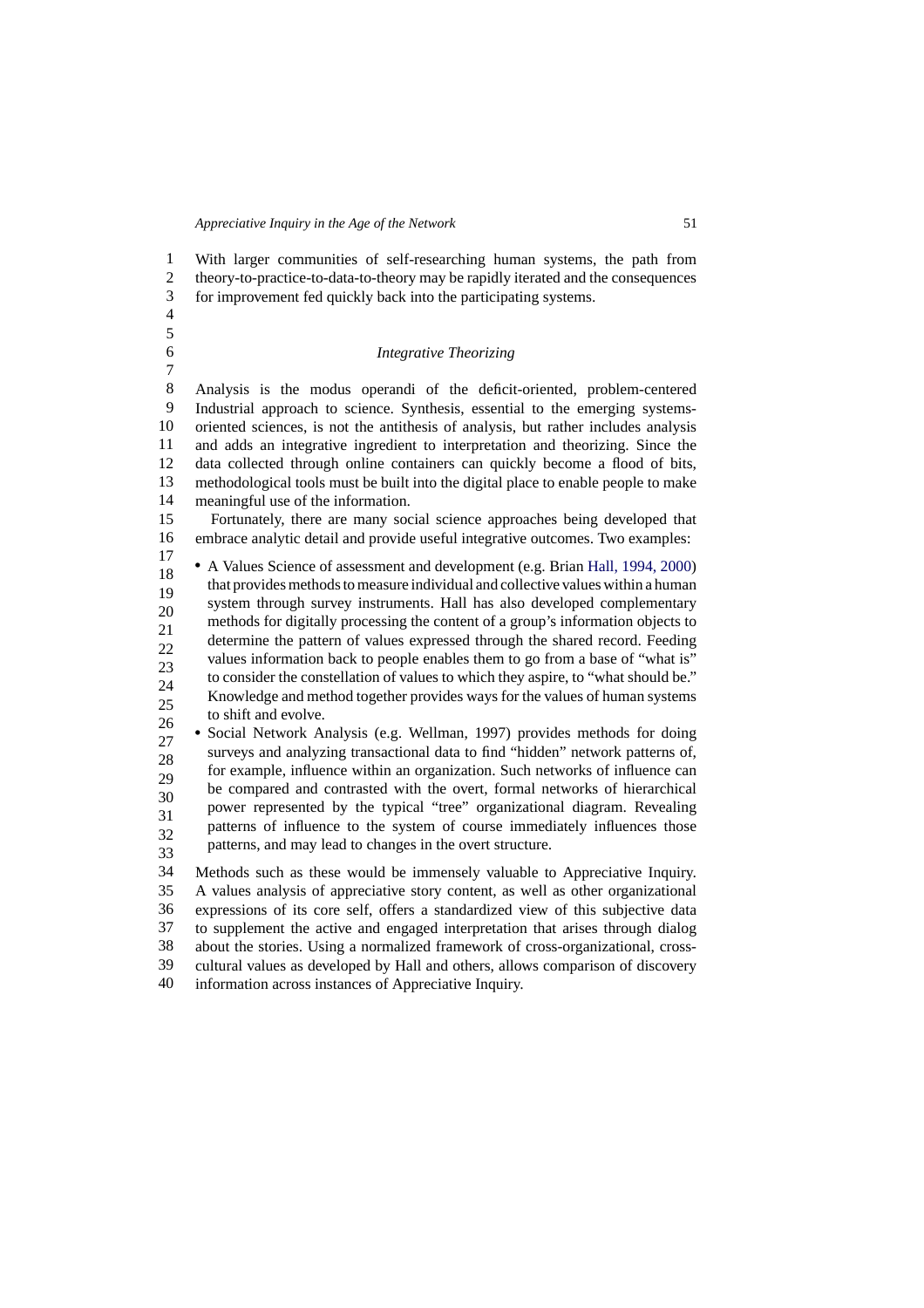1 2 3 4 5 Social Network Analysis would not only provide a map to guide the discovery phase, but also suggest the most fruitful places to ask questions with impact. Research that acknowledges and takes responsibility for the changes engendered by the scientific process needs to know how information and influence really flow in human systems.

#### **SEARCH**

10 11 12 13 14 15 16 17 To do re-search, you must have an idea of what you are searching for or looking at. It is a founding premise of the sociorationalist perspective that scientific worldviews act as primordial preconceptions that bound the search for truth. We "see" what we already think "is." Ontology (what is real) is interdependent with epistemology (how to know the real). Scientific revolutions are marked by new ways of seeing (Kuhn). New lenses and conceptual frameworks reveal previously "hidden" realities and open up large new territories for the exploration of knowledge.

#### 18

#### 19

#### 20

21

# *Human Systems Are*

22 23 24 25 26 27 Appreciative Inquiry assumes the entitivity of social systems, most specifically of organizations. If organizations were not really real, it would be meaningless to search for a "positive core." Without the assumption of systemic coherence, it would be pointless to engage in collective data gathering, convene groups to interpret the data, or take responsibility for influencing the co-creation of organizations by their members.

28 29 30 31 32 33 From the earliest conceptions of system science, there has been an acceptance that truly cross-system principles would include the social disciplines as well the established scientific fields of physical and biological sciences. This belief is shared by people from all the major sources of modern systems thought: General Systems Theory (e.g. especially Kenneth Boulding), Operations Research (e.g. Herbert Simon), and Systems Dynamics (e.g. Jay Forrester).

34 35 36 37 38 39 40 The given that social systems are ontologically real is only the first step in a useful foundation for knowledge. What kind of systems are social systems? To the Industrial mindset, the answer was obvious – organizations are machines, constructed artifacts built to last and fixed as needed. Even the most devout sociorationalist often uses the mechanistic language of construction to refer to the way people create their organizations (e.g. Gergen,*An Invitation to Social Construction*, [1999\).](#page-26-0) When we are being especially careful, we treat our organizations as "living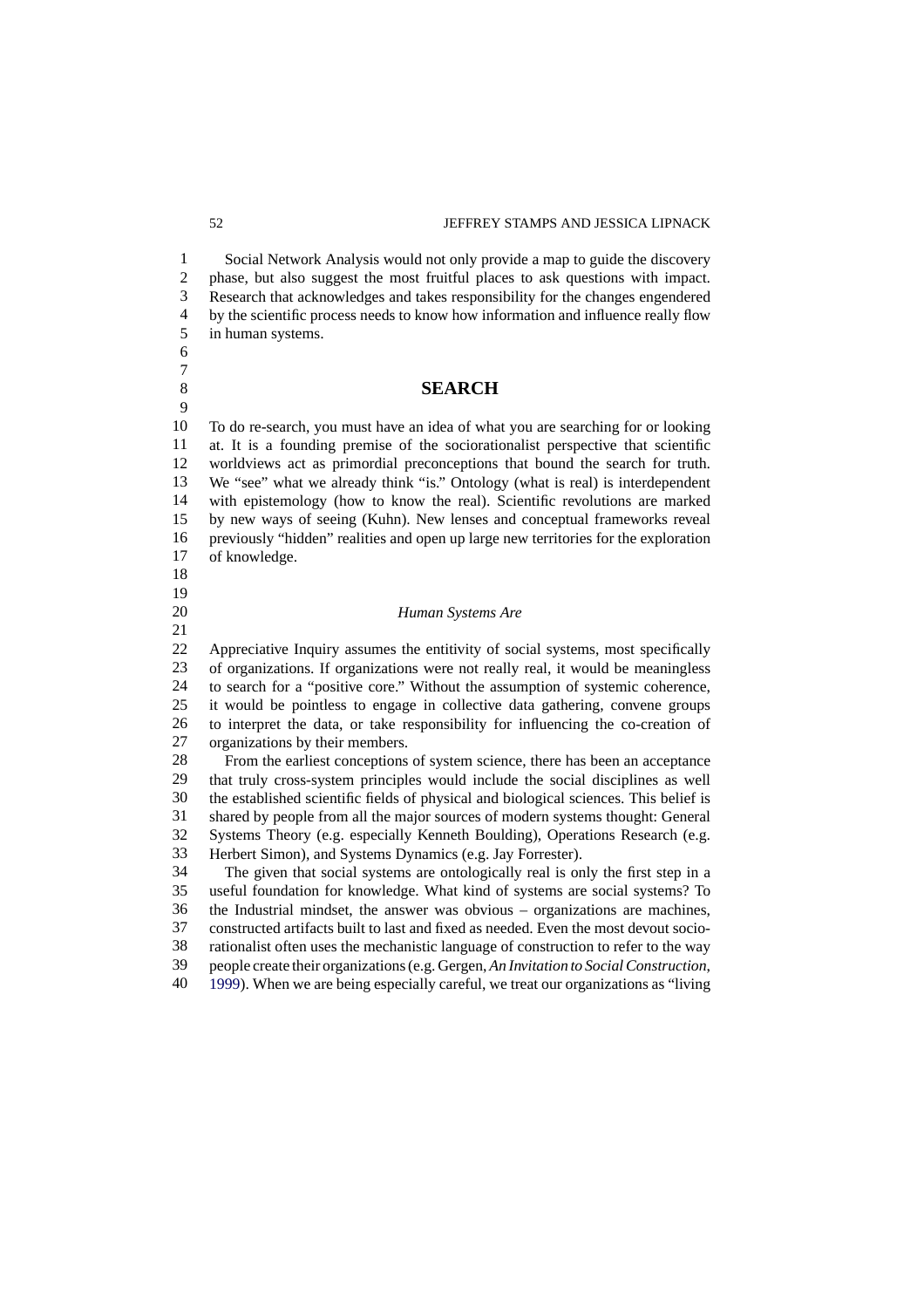1 2 systems," taking advantage of all the organic language attendant to the use of biological metaphors.

3 4 5 6 7 8 9 There is a third view, one we have quietly inserted into this discussion – that social systems are *human* systems (see [Stamps, 1980,](#page-26-0) for comparison of the Mechanistic-Organic-Human paradigms). The argument is simple: since the components of social systems are human, then the resultant system is human. That is, a system is at least as complex as any of its constituents, and it is an unacceptable simplification to comprehend social systems by evolutionarily less complex physical and biological models.

- 10
- 11
- 12
- 13

#### *Are Human Systems Conscious?*

14 15 16 17 18 19 20 Are human systems conscious? Is there a "group mind?" This issue has been the "third-rail" of social science theorizing for most of this century. Early in the formative decades of analytical social sciences, such speculation was routinely and loudly rejected as "anthropomorphic" and "metaphysical," redolent of the pre-Enlightenment scientific dark ages. As organizational development practitioners would say, consciousness has been the un-discussible "elephant in the room."

21 22 23 24 25 26 Social systems arise from interacting people. Regarding the intensely symbolic nature of groups, one might say, along with [Cooperrider and Srivastva \(1987\), t](#page-26-0)hat organizations result from "interacting minds." For systems generally, emergent wholes inherit the characteristics of their parts, and generate "something more." Given the conscious nature of its parts, the leap to conscious human systems is short indeed.

- 27 28 29 Why is it important to recognize the conscious nature of our human systems? Some reasons:
- 30 31 32 33 First and foremost is the integrity of the scientific search for truth. We can't know what we can't see, or be permitted to see. We must be willing to see things as they are in order to progress beyond convenient myths about our social condition together.
- 34 35 36 37 By accepting the degree of complexity and mystery that accompanies the use of mental metaphors for understanding organizations and societies, we are better positioned to develop knowledge from a solid base than by obscuring simplifications.
- 38 39 40 Awareness of group consciousness and using a Mind Metaphor points us to the fundamental importance of understanding the symbolic, informational, and communications-infused relational human universe.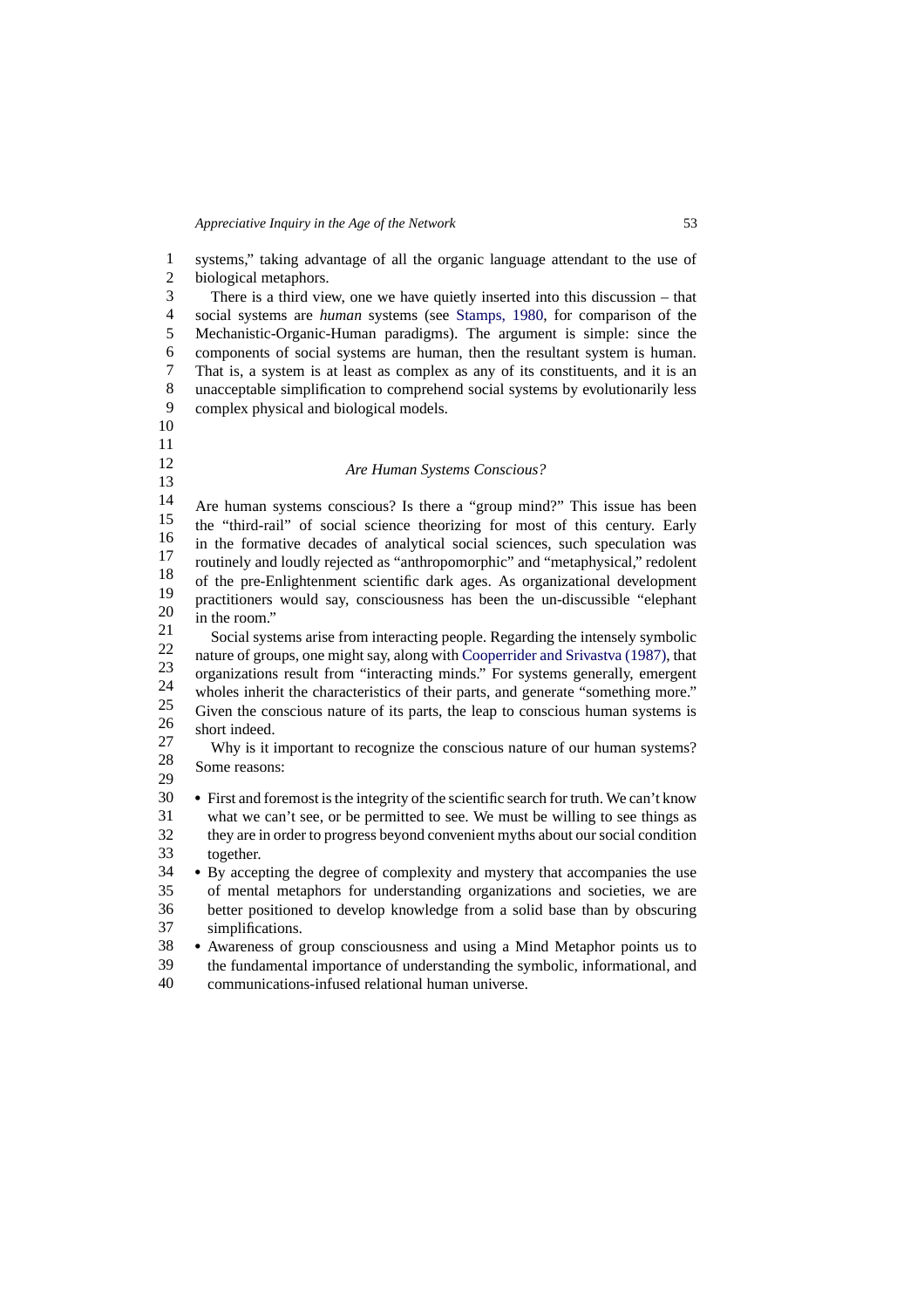- <span id="page-25-0"></span>1 2 3 4 5 6 Alongside the Mind Metaphor would be renewed attention to the Brain Metaphor and the complementary role of concrete communications media in the evolution of human organizations (i.e. the analogy of connective technology infrastructures with the human nervous system), and the revolution inevitably unleashed with the development of new communications technologies – and in particular the current evolutionarily dramatic leap from analog to digital media and processing.
- 7 8 9 10 11 Individual consciousness is by no means well understood, and we are far from an agreed upon way to conceive it, to say the least. Recognizing the probable existence of group consciousness and searching for systematic ways of representing and testing it may redound to the benefit of understanding consciousness generally and ourselves as individual mental beings.

12 13 14 15 16 17 18 19 20 21 22 The search is on for viable models of consciousness that include both individual and group domains. One example in the field of Appreciative Inquiry comes from Gervase Bush (1999). He uses the consciousness metaphor to contrast relatively conscious formal, "official" organizational meetings and artifacts from the relatively unconscious "inner dialogue" reflected in informal conversations and stories. We have suggested (2000) that the cross-cultural "category-image schema" approach to individual consciousness (e.g. [Lakoff,](#page-26-0) [1987\)](#page-26-0) can be fruitfully applied to understanding group consciousness. In both cases, such speculation informs the design of tools and processes to support and improve organizations.

23 24 25 26 27 28 29 30 The really big benefit, however, is improving our organizations for the betterment of humanity. By recognizing group intelligence, we can search for ways to improve that intelligence, to improve learning together, and to improve our collective outputs. Of course, smarter groups may not be better groups in the ethical sense; after all, networks are values-based organizational forms that can be used to support peace or terror, change or tradition. But while there may be conflict around "good" values, at least the debate is engaged in a framework that admits the reality and centrality of values.

31 32 33 Ultimately, the stance of optimist or pessimist on the eventual "goodness" of the human enterprise rests on a spiritual apprehension of people and the world we co-create as fundamentally good, bad, or randomly neutral.

### **REFERENCES**

- 37 38 39 Bushe, G. R. (1995). Advances in appreciative inquiry as an organizational development intervention. *Organization Development Journal*, *13*, 14–22.
- 40 Cooperrider, D. L., & Dutton, J. E. (Eds) (1999). *Organizational dimensions of global change: No limits to cooperation*. Thousand Oaks, CA: Sage.